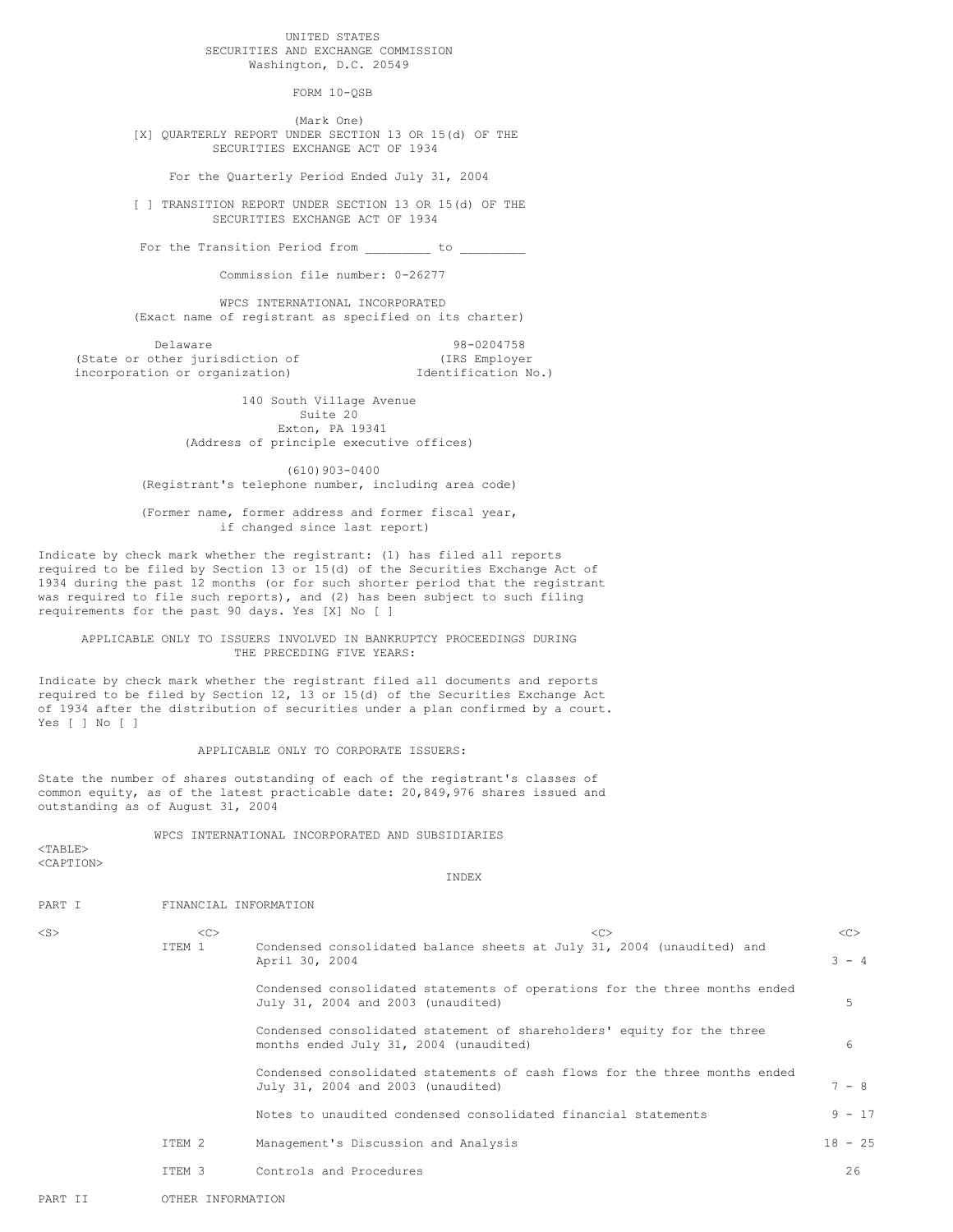| TTEM 1            | Legal proceedings                                   | 27   |
|-------------------|-----------------------------------------------------|------|
| ITEM 2            | Changes in securities and use of proceeds           | 27   |
| TTEM 3            | Defaults upon senior securities                     | 27   |
| TTEM 4            | Submission of matters to a vote of security holders | 27   |
| TTEM 5            | Other information                                   | 27   |
| TTEM 6            | Exhibits and Reports on Form 8-K                    | 27   |
| <b>STGNATURES</b> |                                                     | 28   |
| CERTIFICATIONS    |                                                     | - 32 |

 $<$ /TABLE $>$ 

2 WPCS INTERNATIONAL INCORPORATED AND SUBSIDIARIES

# CONDENSED CONSOLIDATED BALANCE SHEETS

<TABLE> <CAPTION>

| ASSETS                                                                                                                                | 2004<br>------------                      | JULY 31, APRIL 30,<br>2004<br>----------- |
|---------------------------------------------------------------------------------------------------------------------------------------|-------------------------------------------|-------------------------------------------|
| $<$ S $>$                                                                                                                             | (Unaudited)<br><<                         | < <sub></sub>                             |
| CURRENT ASSETS:<br>Cash and cash equivalents                                                                                          | \$466, 195                                | \$1,984,636                               |
| Accounts receivable, net of allowance of \$61,779<br>at July 31, 2004 and April 30, 2004<br>Costs and estimated earnings in excess of | 5,707,232                                 | 5,909,879                                 |
| billings on uncompleted contracts<br>Prepaid expenses<br>Deferred income taxes                                                        | 2,544,450<br>107,021<br>240,422<br>51,000 | 2,123,031<br>104,799<br>264,076<br>60,000 |
| Total current assets                                                                                                                  | 9,116,320                                 | ----------<br>10,446,421                  |
| PROPERTY AND EQUIPMENT, net                                                                                                           | 1,013,921                                 | 1,005,760                                 |
|                                                                                                                                       | 564,083                                   | 603,333                                   |
|                                                                                                                                       | 8,634,971                                 | 8,681,870                                 |
|                                                                                                                                       | 183,841                                   | 144,713                                   |
| Total assets                                                                                                                          | \$19.513.136<br>------------              | \$20,882,097<br>===========               |

 $\rm <$  /TABLE>

The accompanying notes are an integral part of these condensed consolidated financial statements.

3 WPCS INTERNATIONAL INCORPORATED AND SUBSIDIARIES

CONDENSED CONSOLIDATED BALANCE SHEETS (continued)

<TABLE>

<CAPTION>

|                                                                                                                                                                                                                                          | 2004                                                                      | JULY 31, APRIL 30,<br>2004                                                                       |
|------------------------------------------------------------------------------------------------------------------------------------------------------------------------------------------------------------------------------------------|---------------------------------------------------------------------------|--------------------------------------------------------------------------------------------------|
| $<$ S $>$<br>LIABILITIES AND SHAREHOLDERS' EQUITY                                                                                                                                                                                        | (Unaudited)<br><<                                                         | $<<$ $C>$                                                                                        |
| CURRENT LIABILITIES:<br>Current maturities of capital lease obligation<br>Current maturities of loans payable<br>Accounts payable and accrued expenses<br>Billings in excess of costs and estimated earnings<br>on uncompleted contracts | 395,000<br>2,599<br>97.977<br>3,527,472<br>2,052,727<br>73,245<br>196,100 | \$551,000<br>2,534<br>94,056<br>4,732,200<br>2, 162, 452<br>88,157<br>387,740 223,753<br>196,100 |
| Total current liabilities                                                                                                                                                                                                                | 6,732,860                                                                 | 8,050,252                                                                                        |
| Capital lease obligation, net of current portion                                                                                                                                                                                         | 1,400                                                                     | 2,073                                                                                            |
| Loans payable, net of current portion                                                                                                                                                                                                    | 181,194                                                                   | 170,362                                                                                          |
| Due to shareholders, net of current portion                                                                                                                                                                                              | 1,026,755                                                                 | 1,026,755                                                                                        |
|                                                                                                                                                                                                                                          | 219,900                                                                   | 344,900                                                                                          |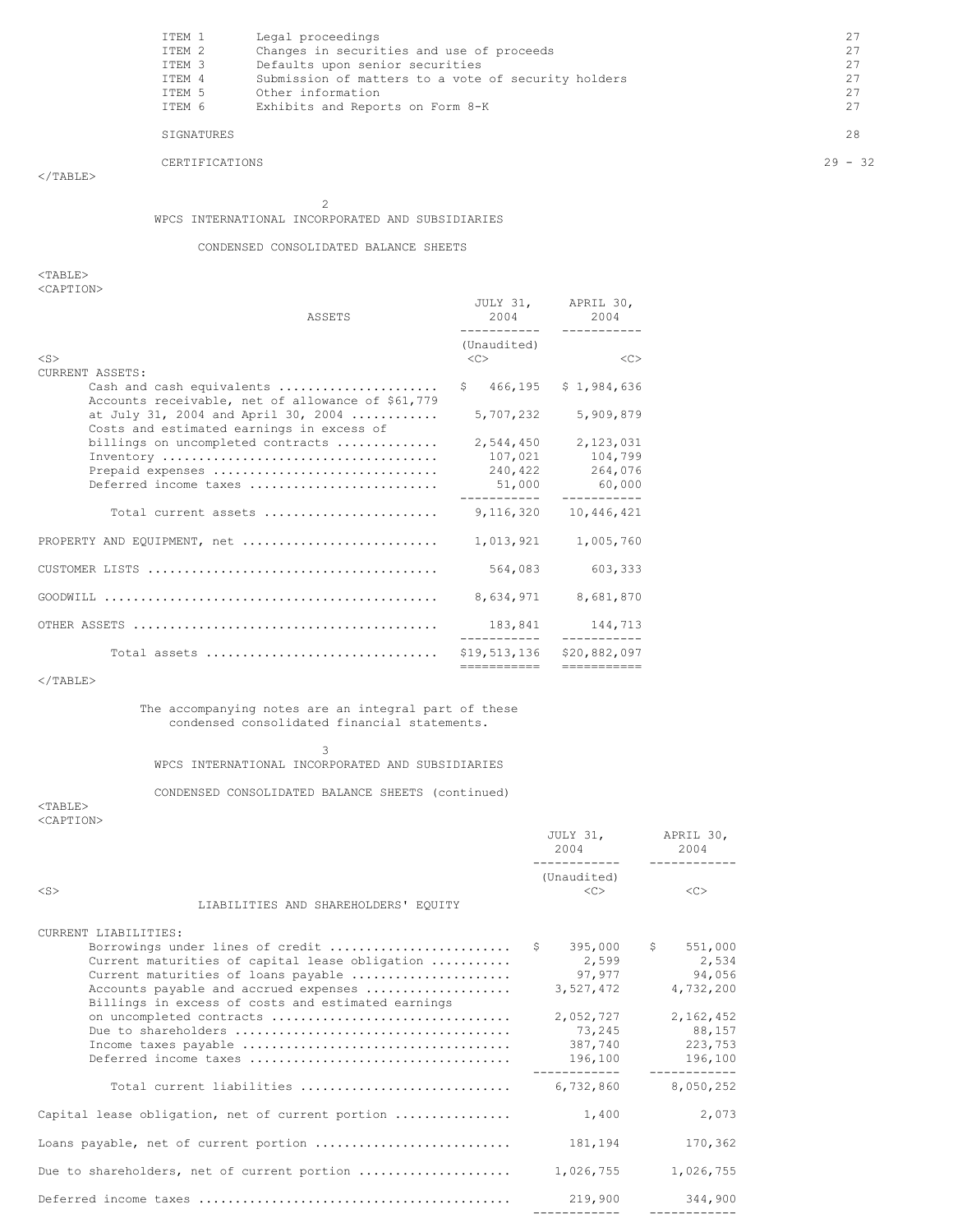| COMMITMENTS AND CONTINGENCIES                                                                                                                       |                                             |                       |
|-----------------------------------------------------------------------------------------------------------------------------------------------------|---------------------------------------------|-----------------------|
| SHAREHOLDERS' EQUITY:<br>Preferred Stock - $$0.0001$ par value, $5,000,000$<br>shares authorized, none issued                                       |                                             |                       |
| Common Stock - \$0.0001 par value, 75,000,000<br>shares authorized, 20,849,976 shares<br>issued and outstanding at July 31, 2004 and April 30, 2004 | 2,085                                       | 2,085                 |
| Additional paid-in capital                                                                                                                          |                                             | 11,965,520 11,991,476 |
| Unearned consulting services                                                                                                                        | (25, 706)                                   | (38, 559)             |
|                                                                                                                                                     |                                             |                       |
|                                                                                                                                                     |                                             |                       |
| Total liabilities and shareholders' equity                                                                                                          | $$19,513,136$ $$20,882,097$<br>============ | ------------          |
|                                                                                                                                                     |                                             |                       |

 $<$ /TABLE>

The accompanying notes are an integral part of these condensed consolidated financial statements.

# 4 WPCS INTERNATIONAL INCORPORATED AND SUBSIDIARIES

CONDENSED CONSOLIDATED STATEMENTS OF OPERATIONS (Unaudited)

<TABLE> <CAPTION>

|                                                                                                      | Three Months Ended |                                                  |  |                                                                                                                                                                                                                                                                                                                                                                                                                                                                                            |
|------------------------------------------------------------------------------------------------------|--------------------|--------------------------------------------------|--|--------------------------------------------------------------------------------------------------------------------------------------------------------------------------------------------------------------------------------------------------------------------------------------------------------------------------------------------------------------------------------------------------------------------------------------------------------------------------------------------|
|                                                                                                      |                    | July 31,<br>2004 2003                            |  |                                                                                                                                                                                                                                                                                                                                                                                                                                                                                            |
| $<$ S $>$                                                                                            |                    | $\langle C \rangle$<br>$$7,279,153$ $$3,096,483$ |  | < <c></c>                                                                                                                                                                                                                                                                                                                                                                                                                                                                                  |
| COSTS AND EXPENSES:<br>Selling, general and administrative expenses<br>Depreciation and amortization |                    | 5, 255, 474<br>1,756,804<br>122,031              |  | 2,029,246<br>1,084,183<br>63,682                                                                                                                                                                                                                                                                                                                                                                                                                                                           |
|                                                                                                      |                    | ------------                                     |  | _____________                                                                                                                                                                                                                                                                                                                                                                                                                                                                              |
|                                                                                                      |                    |                                                  |  | (80, 628)                                                                                                                                                                                                                                                                                                                                                                                                                                                                                  |
| OTHER EXPENSE:                                                                                       |                    |                                                  |  |                                                                                                                                                                                                                                                                                                                                                                                                                                                                                            |
|                                                                                                      |                    |                                                  |  |                                                                                                                                                                                                                                                                                                                                                                                                                                                                                            |
| INCOME (LOSS) BEFORE PROVISION FOR INCOME TAXES  143,731                                             |                    |                                                  |  | (81, 744)                                                                                                                                                                                                                                                                                                                                                                                                                                                                                  |
|                                                                                                      |                    |                                                  |  |                                                                                                                                                                                                                                                                                                                                                                                                                                                                                            |
|                                                                                                      |                    | \$76,375<br>============                         |  | $(5 \t122, 744)$<br>============                                                                                                                                                                                                                                                                                                                                                                                                                                                           |
| Basic net income (loss) per common share                                                             |                    | $\sim 0.00$<br>=============                     |  | $(S \t 0.01)$<br>============                                                                                                                                                                                                                                                                                                                                                                                                                                                              |
| Diluted net income (loss) per common share                                                           |                    | \$0.00<br>===========================            |  | $(S \t 0.01)$                                                                                                                                                                                                                                                                                                                                                                                                                                                                              |
| Basic weighted average number of common shares outstanding . 20,849,976 13,252,755                   |                    | ============                                     |  | $\begin{array}{cccccccccccccc} \multicolumn{2}{c}{} & \multicolumn{2}{c}{} & \multicolumn{2}{c}{} & \multicolumn{2}{c}{} & \multicolumn{2}{c}{} & \multicolumn{2}{c}{} & \multicolumn{2}{c}{} & \multicolumn{2}{c}{} & \multicolumn{2}{c}{} & \multicolumn{2}{c}{} & \multicolumn{2}{c}{} & \multicolumn{2}{c}{} & \multicolumn{2}{c}{} & \multicolumn{2}{c}{} & \multicolumn{2}{c}{} & \multicolumn{2}{c}{} & \multicolumn{2}{c}{} & \multicolumn{2}{c}{} & \multicolumn{2}{c}{} & \$     |
| Diluted weighted average number of common shares outstanding                                         |                    | 21, 225, 396 13, 252, 755<br>------------        |  | $\begin{minipage}{0.9\linewidth} \begin{tabular}{l} \multicolumn{2}{l}{} & \multicolumn{2}{l}{} & \multicolumn{2}{l}{} \\ \multicolumn{2}{l}{} & \multicolumn{2}{l}{} & \multicolumn{2}{l}{} \\ \multicolumn{2}{l}{} & \multicolumn{2}{l}{} & \multicolumn{2}{l}{} \\ \multicolumn{2}{l}{} & \multicolumn{2}{l}{} & \multicolumn{2}{l}{} \\ \multicolumn{2}{l}{} & \multicolumn{2}{l}{} & \multicolumn{2}{l}{} \\ \multicolumn{2}{l}{} & \multicolumn{2}{l}{} & \multicolumn{2}{l}{} \\ \$ |

 $<$ /TABLE $>$ 

The accompanying notes are an integral part of these condensed consolidated financial statements.

5 WPCS INTERNATIONAL INCORPORATED AND SUBSIDIARIES

CONDENSED CONSOLIDATED STATEMENT OF SHAREHOLDERS' EQUITY FOR THE THREE MONTHS ENDED JULY 31, 2004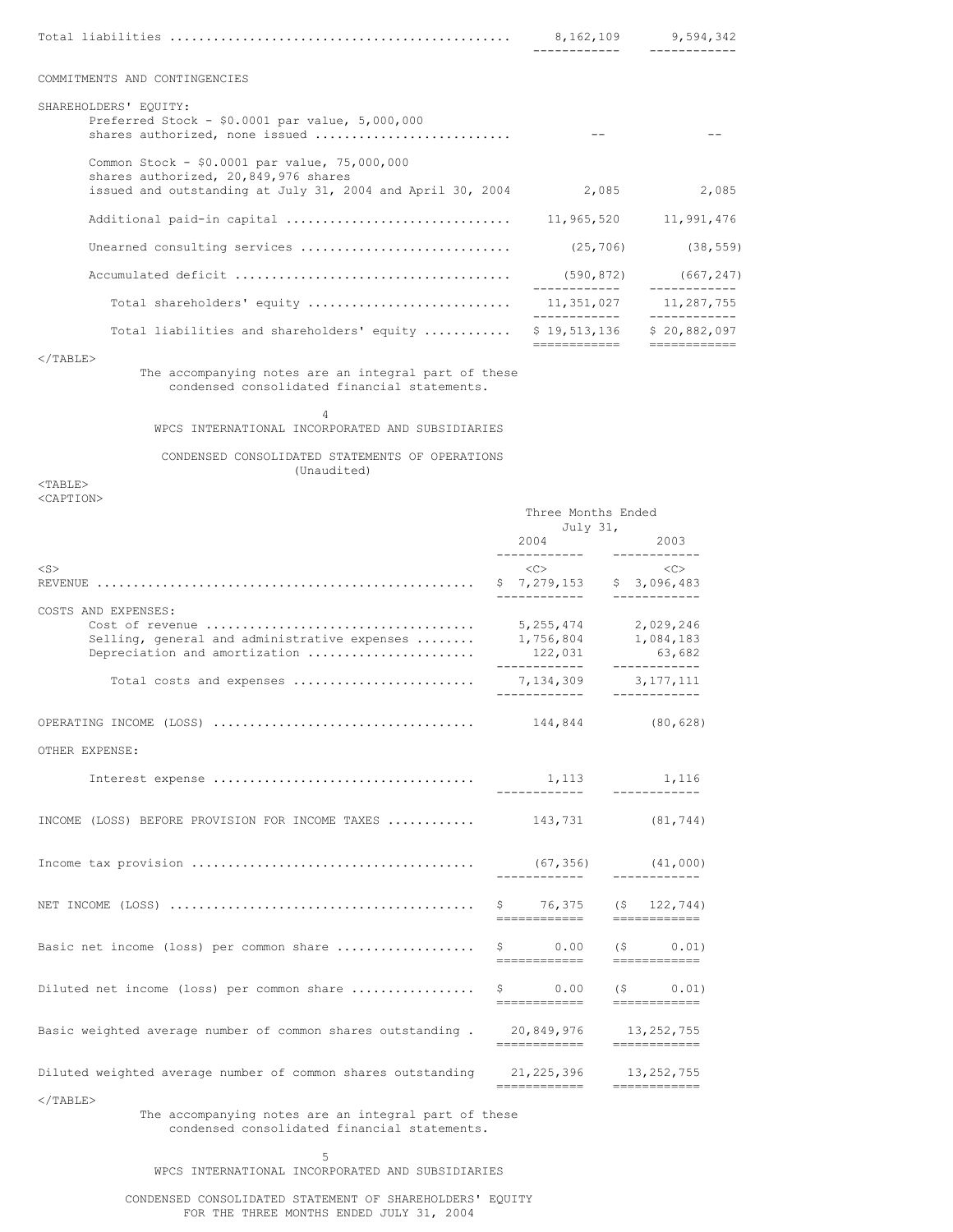# (UNAUDITED)

| <caption></caption>                                          |                 |                               |              |                                     | Additional       | Unearned                                                 |                |
|--------------------------------------------------------------|-----------------|-------------------------------|--------------|-------------------------------------|------------------|----------------------------------------------------------|----------------|
| Total                                                        | Preferred Stock |                               | Common Stock |                                     | Paid-In          | Consulting                                               | Accumulated    |
| Shareholders'<br>Equity                                      | Shares          | Amount                        | Shares       | Amount                              | Capital Services |                                                          | Deficit        |
|                                                              |                 |                               |              |                                     |                  |                                                          |                |
| $<\infty$<br>BALANCE,                                        | <<              | $<\heartsuit$ < $<\heartsuit$ |              | <<                                  | <<               | $<<$ $<$ $<$ $>$                                         | $<<$ C $>$     |
| APRIL 30, 2004<br>\$11,287,755                               | $\circ$         |                               |              |                                     |                  | \$0 20,849,976 \$2,085 \$11,991,476 (\$38,559)           | ( \$667, 247)  |
| Equity issuance costs<br>(25, 956)                           |                 |                               |              | the contract of the contract of the | (25, 956)        |                                                          |                |
| Amortization<br>of unearned<br>consulting services<br>12,853 |                 |                               |              | $\overline{\phantom{a}}$            | $\sim$           | 12,853                                                   |                |
| Net income<br>76,375                                         |                 |                               |              |                                     |                  |                                                          | 76,375         |
| ---------------<br>BALANCE, JULY 31, 2004<br>\$11,351,027    | $\circ$         |                               |              |                                     |                  | \$0  20,849,976    \$2,085    \$11,965,520    (\$25,706) | $($ \$590,872) |
| ---------------                                              |                 |                               |              |                                     |                  |                                                          |                |

 $<$ /TABLE>

<TABLE>

The accompanying notes are an integral part of these condensed consolidated financial statements.

6 WPCS INTERNATIONAL INCORPORATED AND SUBSIDIARIES

CONDENSED CONSOLIDATED STATEMENTS OF CASH FLOWS (Unaudited)

 $<$ TABLE $>$ <CAPTION>

| SUAPTIUN2                                                                                 | Three Months Ended<br>July $31,$<br>2004 | 2003 |
|-------------------------------------------------------------------------------------------|------------------------------------------|------|
| $- - - -$<br>$<$ S $>$                                                                    | <<                                       |      |
| <<                                                                                        |                                          |      |
| OPERATING ACTIVITIES :                                                                    |                                          |      |
| 122,744)                                                                                  | 76,375                                   | (\$  |
| Adjustments to reconcile net income (loss) to net cash used in operating activities:      |                                          |      |
| 63,682                                                                                    | 122,031                                  |      |
|                                                                                           | $ -$                                     |      |
| (1, 100)<br>129,965                                                                       | 12,853                                   |      |
| (93,000)                                                                                  | (116,000)                                |      |
| Changes in operating assets and liabilities, net of acquisitions:                         |                                          |      |
| (672, 252)                                                                                | 202,647                                  |      |
| Costs and estimated earnings in excess of billings on uncompleted contracts<br>(538, 464) | (421, 419)                               |      |
|                                                                                           | (2, 222)                                 |      |
| (12, 577)                                                                                 | 23,654                                   |      |
| (53, 360)<br>(1, 243)                                                                     | (39, 128)                                |      |
| (133, 312)                                                                                | (1, 152, 938)                            |      |
| Billings in excess of costs and estimated earnings on uncompleted contracts               | (109, 725)                               |      |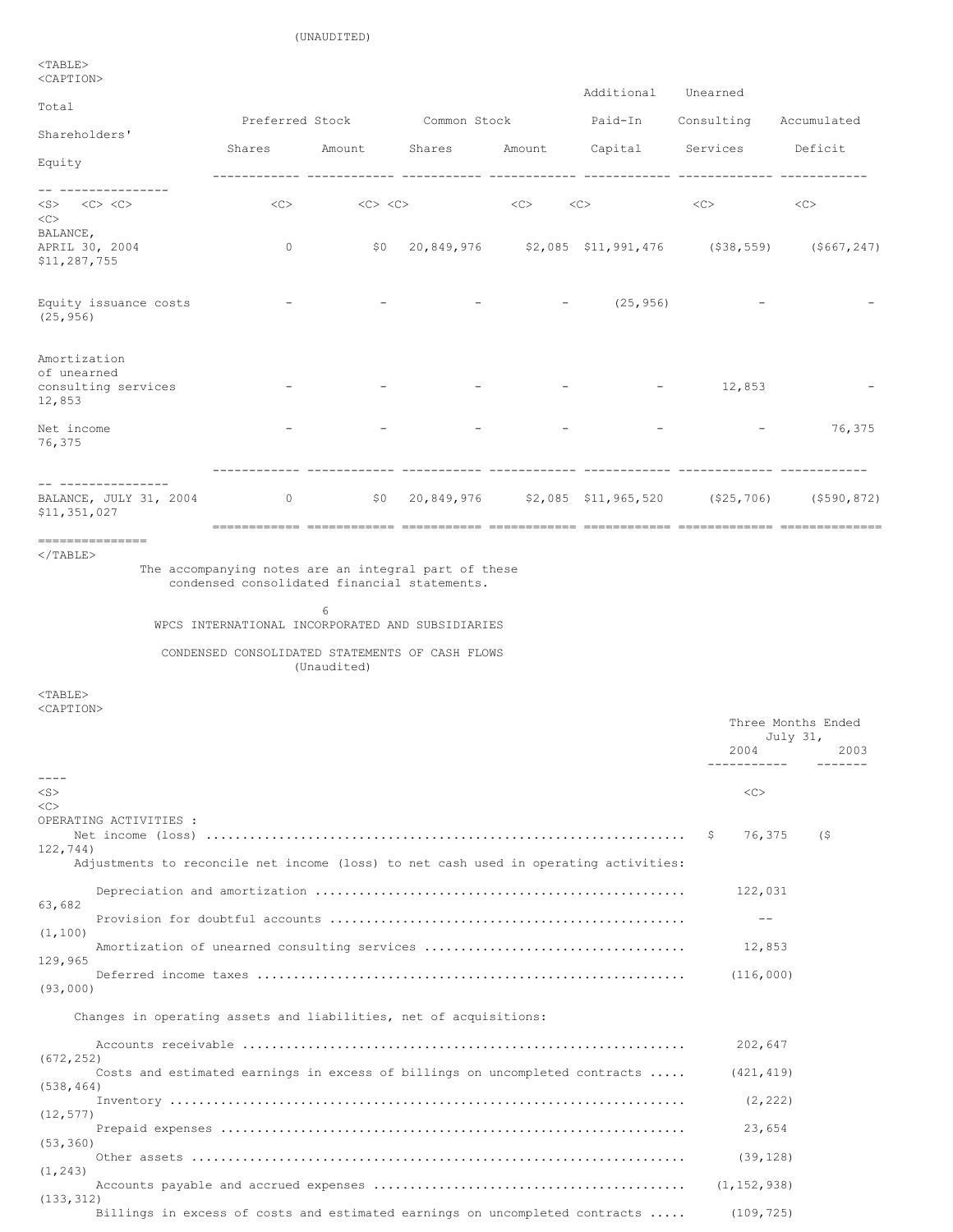1,191,336 Income taxes payable ............................................................ 163,987 119,300 ----------- ------- ---- NET CASH USED IN OPERATING ACTIVITIES ................................................... (1,239,885) (123,769) ----------- ------- ---- INVESTING ACTIVITIES: Acquisition of property and equipment .............................................. (65,012) (1,201) Acquisition earn-out and other transaction costs ................................... (19,803) -- ----------- ------- ---- NET CASH USED IN INVESTING ACTIVITIES ................................................... (84,815) (1,201) ----------- ------- ---- FINANCING ACTIVITIES: Proceeds from sale of common stock ................................................. -- 898,000 Equity issuance costs .............................................................. (25,956) -- Repayments on line of credit ....................................................... (156,000) -- Repayment of equipment loans payable ............................................... (11,177) (10,941) Payments of capital lease obligations .............................................. (608) (552) ----------- ------- ---- NET CASH (USED IN) PROVIDED BY FINANCING ACTIVITIES ..................................... (193,741) 886,507 ----------- ------- ---- NET (DECREASE) INCREASE IN CASH AND CASH EQUIVALENTS .................................... (1,518,441) 761,537 CASH AND CASH EQUIVALENTS, BEGINNING OF PERIOD .......................................... 1,984,636 167,547 ----------- ------- ---- CASH AND CASH EQUIVALENTS, END OF PERIOD ................................................ \$ 466,195 \$ 929,084 =========== ===========  $\langle$ /TABLE> The accompanying notes are an integral part of these condensed consolidated financial statements. 7 WPCS INTERNATIONAL INCORPORATED AND SUBSIDIARIES CONDENSED CONSOLIDATED STATEMENTS OF CASH FLOWS (continued) (Unaudited)  $<$ TABLE> <CAPTION> Three Months Ended July 31, 2004 2003 ---------------- --- ------------- <S> <C>  $\langle C \rangle$ SUPPLEMENTAL DISCLOSURE OF CASH FLOW INFORMATION: Cash paid during the period for: Interest  $\sim$  2,057 \$ 1,778 ================ ================ Income taxes  $\sim$  21,568  $\sim$  5 22,077 ================ ================ SCHEDULE OF NON-CASH INVESTING AND FINANCING ACTIVITIES: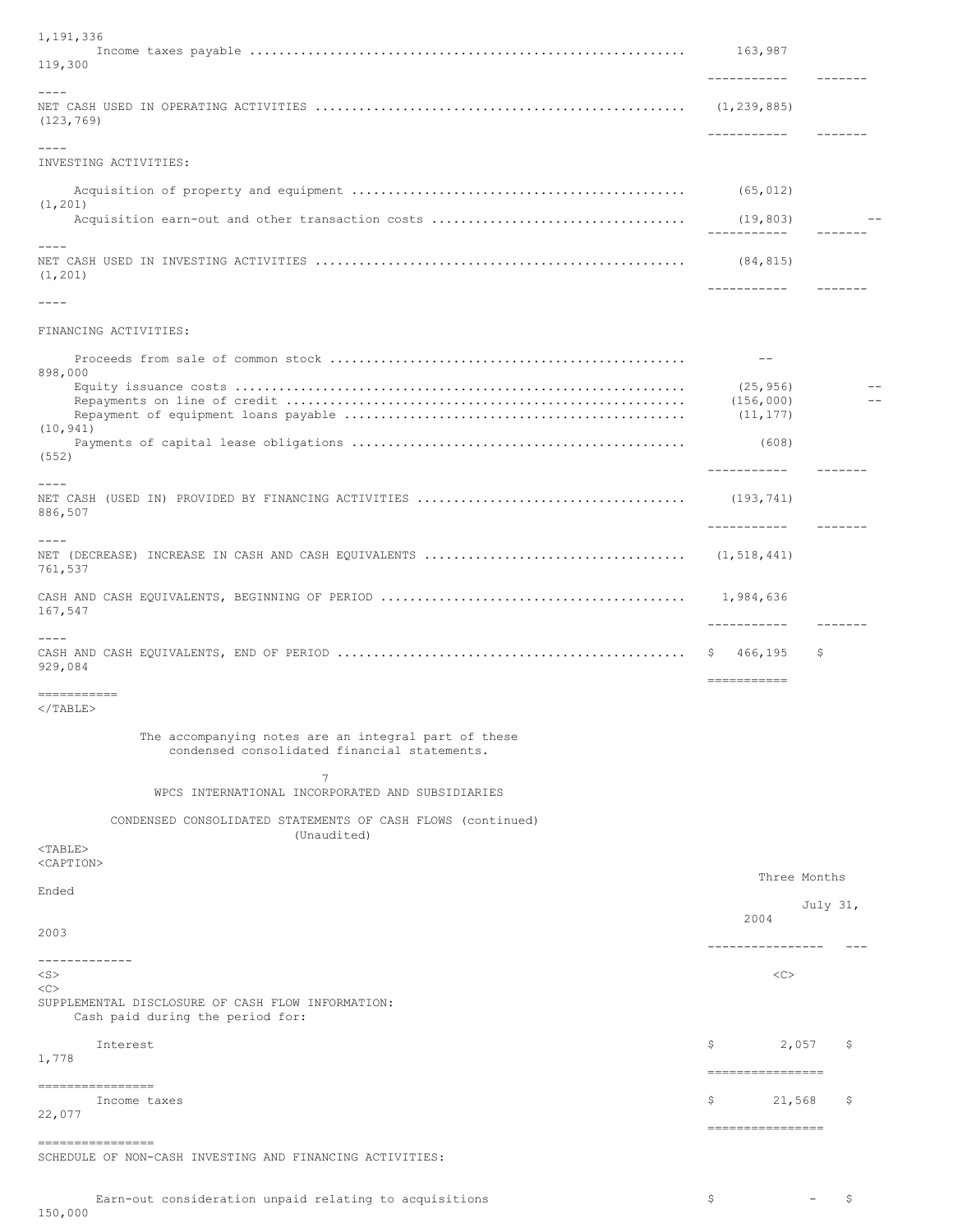================

================

Issuance of note for property and equipment  $\zeta$  25,930 \$ ================

================

Reversal of accrual established in purchase accounting  $\zeta$  51,790 \$

-

-

================

</TABLE>

The accompanying notes are an integral part of these condensed consolidated financial statements.

8 WPCS INTERNATIONAL INCORPORATED AND SUBSIDIARIES

NOTES TO CONDENSED CONSOLIDATED FINANCIAL STATEMENTS (Unaudited)

## NOTE 1 - BASIS OF PRESENTATION

The accompanying unaudited condensed consolidated financial statements have been prepared pursuant to the rules and regulations of the Securities and Exchange Commission ("SEC") for quarterly reports on Form 10-QSB and do not include all of the information and footnote disclosures required by accounting principles generally accepted in the United States of America. Accordingly, the unaudited condensed consolidated financial statements should be read in conjunction with the Company's audited consolidated financial statements and notes thereto for the fiscal year ended April 30, 2004. The accompanying unaudited condensed consolidated financial statements reflect all adjustments (consisting of normal recurring accruals) which are, in the opinion of the management, considered necessary for a fair presentation of financial position, results of operations and cash flows for the interim periods. Operating results for the three month period ended July 31, 2004 are not necessarily indicative of the results that may be expected for the fiscal year ending April 30, 2005. Certain reclassifications have been made to prior period financial statements to conform to the current presentation.

The accompanying unaudited condensed consolidated financial statements include the accounts of WPCS International Incorporated ("WPCS") and its wholly-owned subsidiaries, WPCS Incorporated , Invisinet Inc. ("Invisinet"), Walker Comm, Inc. ("Walker"), Clayborn Contracting Group, Inc. ("Clayborn") from August 22, 2003 (date of acquisition), and Heinz Corporation ("Heinz") from April 2, 2004 (date of acquisition), collectively the "Company".

The Company is a project engineering company that focuses on the implementation requirements of specialty communication systems, wireless fidelity ("WiFi") deployment and fixed wireless deployment. The Company provides a range of specialty communication services including project management, site design, structured cabling, product integration, network security and technical support.

On August 22, 2003, the Company acquired all of the outstanding shares of Clayborn in exchange for an aggregate of 826,446 newly issued shares of the Company's common stock and \$900,000 cash consideration. An additional \$1,100,000 is due by September 30, 2007, payable in quarterly distributions, by payment to the Clayborn shareholders of 50% of the quarterly post-tax profits of Clayborn.

On April 2, 2004, the Company acquired all of the outstanding common stock of Heinz for \$1,000,000, as follows: (1) \$700,000 of the Company's common stock, based on the closing price of its common stock on March 30, 2004 of \$0.98 per share, for an aggregate of 714,286 newly issued shares of the Company's common stock and (2) \$300,000 total cash consideration, of which \$100,000 was paid at closing and a \$200,000 non-interest bearing promissory note. Of the \$200,000, \$75,000 is payable on the first and second anniversaries of the closing date and \$50,000 is payable on the third anniversary of the closing date.

> $\alpha$ WPCS INTERNATIONAL INCORPORATED AND SUBSIDIARIES

# NOTES TO CONDENSED CONSOLIDATED FINANCIAL STATEMENTS (Unaudited)

# NOTE 2 - SUMMARY OF SELECTED SIGNIFICANT ACCOUNTING POLICIES

A summary of selected accounting policies consistently applied in the preparation of the accompanying condensed consolidated financial statements follows:

#### Goodwill

In accordance with the guidelines of Statement of Financial Standards ("SFAS")

================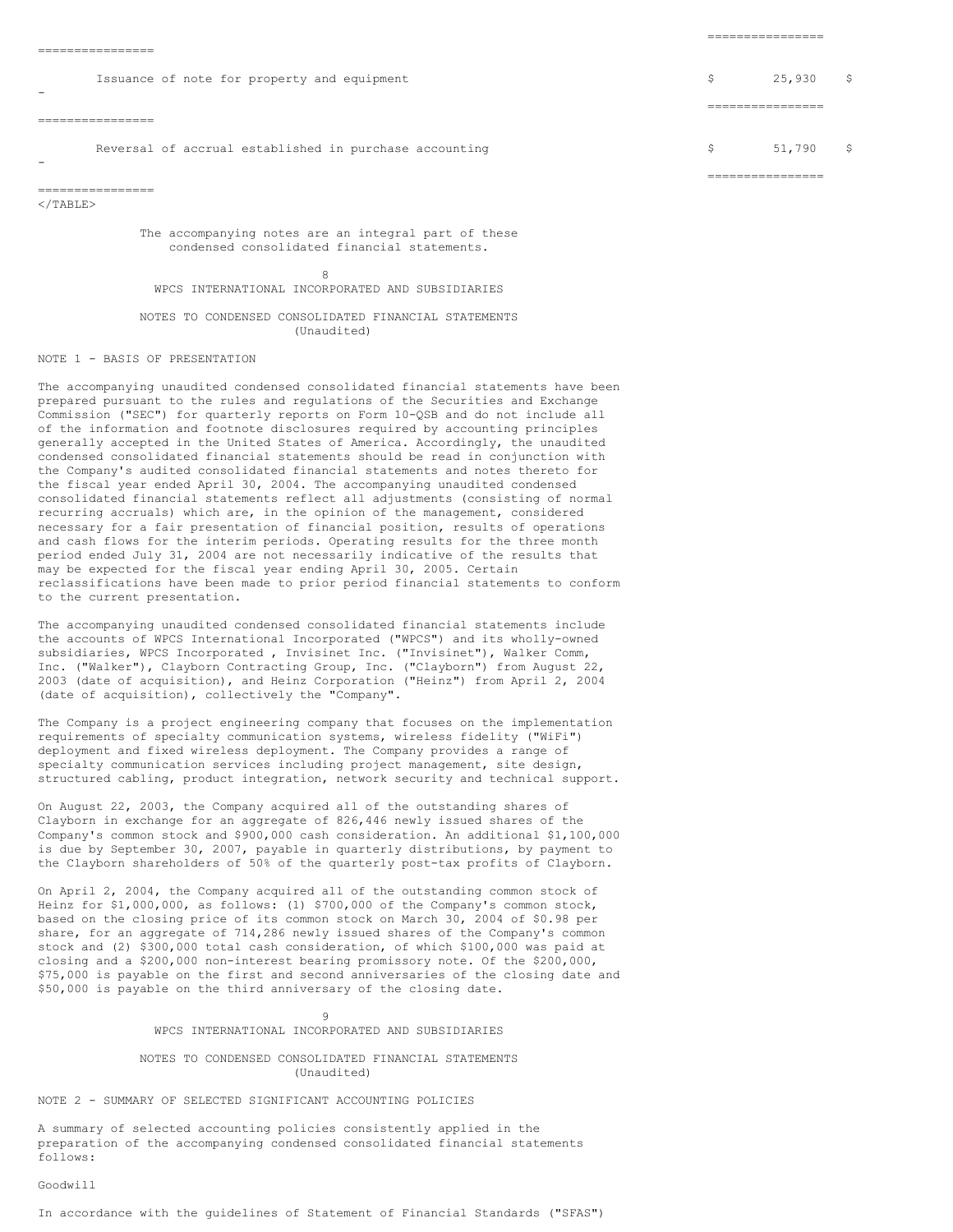No. 142, "Goodwill and Other Intangible Assets," goodwill and indefinite-lived intangible assets are no longer amortized but are assessed for impairment on at least an annual basis. SFAS No. 142 also requires that intangible assets with estimable useful lives be amortized over their respective estimated useful lives to their estimated residual values, and reviewed for impairment.

SFAS No. 142 requires that goodwill be tested for impairment upon adoption and at least annually thereafter, utilizing a two-step methodology. The initial step requires the Company to determine the fair value of the business acquired (reporting unit) and compare it to the carrying value, including goodwill, of such business (reporting unit). If the fair value exceeds the carrying value, no impairment loss would be recognized. However, if the carrying value of the reporting unit exceeds its fair value, the goodwill of the unit may be impaired. The amount, if any, of the impairment is then measured in the second step.

The Company determined the fair value of the businesses acquired for purposes of this test primarily by using a discounted cash flow valuation technique. Significant estimates used in the valuation include estimates of future cash flows, both future short-term and long- term growth rates, and estimated cost of capital for purposes of arriving at a discount factor. On an ongoing basis, the Company performs its annual impairment test during the fourth quarter absent any interim impairment indicators.

Changes in goodwill during the three months ended July 31, 2004 are as follows:

| $<$ TABLE>                                                                  |                    |
|-----------------------------------------------------------------------------|--------------------|
| <caption></caption>                                                         |                    |
| $<$ S><br><<                                                                | <<                 |
| Beginning balance, May 1, 2004                                              | \$8,681,870        |
| Reversal of accrual established in purchase accounting<br>Transaction costs | (51, 790)<br>4,891 |
| Ending balance, July 31, 2004                                               | \$8,634,971        |
|                                                                             |                    |

 $\langle$ /TABLE> Revenue recognition

The Company generates its revenue by providing project engineering and installation services for specialty communication systems, including wireless fidelity (WiFi) and fixed wireless deployment. The Company provides a range of specialty communication services including project management, site design, structured cabling, product integration, network security and technical support. These projects may require the integration of multiple communication components and engineering services in order to complete the project.

> 10 WPCS INTERNATIONAL INCORPORATED AND SUBSIDIARIES

NOTES TO CONDENSED CONSOLIDATED FINANCIAL STATEMENTS (Unaudited)

The Company records profits on these projects on a percentage-of-completion basis on the cost-to-cost method. Contracts in process are valued at cost plus accrued profits less earned revenues and progress payments on uncompleted contracts. Contracts are generally considered substantially complete when engineering is completed and/or site construction is completed. The Company includes in operations pass-through revenue and costs on cost-plus contracts, which are customer-reimbursable materials, equipment and subcontractor costs, when the Company determines that it is responsible for the engineering specification, procurement and management of such cost components on behalf of the customer.

The Company has numerous contracts that are in various stages of completion. Such contracts require estimates to determine the appropriate cost and revenue recognition. The Company has a history of making reasonably dependable estimates of the extent of progress towards completion, contract revenues and contract costs. However, current estimates may be revised as additional information becomes available. If estimates of costs to complete long-term contracts indicate a loss, provision is made currently for the total loss anticipated.

Earnings (Loss) Per Share

Earnings (loss) per common share is computed pursuant to SFAS No. 128, "Earnings Per Share" ("EPS"). Basic income (loss) per share is computed as net income (loss) available to common shareholders divided by the weighted average number of common shares outstanding for the period. Diluted EPS reflects the potential dilution that could occur from common stock issuable through stock options, restrictive stock awards, warrants and other convertible securities. At July 31, 2004, the Company had 2,758,475 stock options and 5,109,400 warrants outstanding. At July 31, 2003, the Company had 2,638,000 stock options outstanding.

For the three months ended July 31, 2004, 1,574,475 stock options and 4,444,400 warrants were not included in the computation of fully diluted earnings per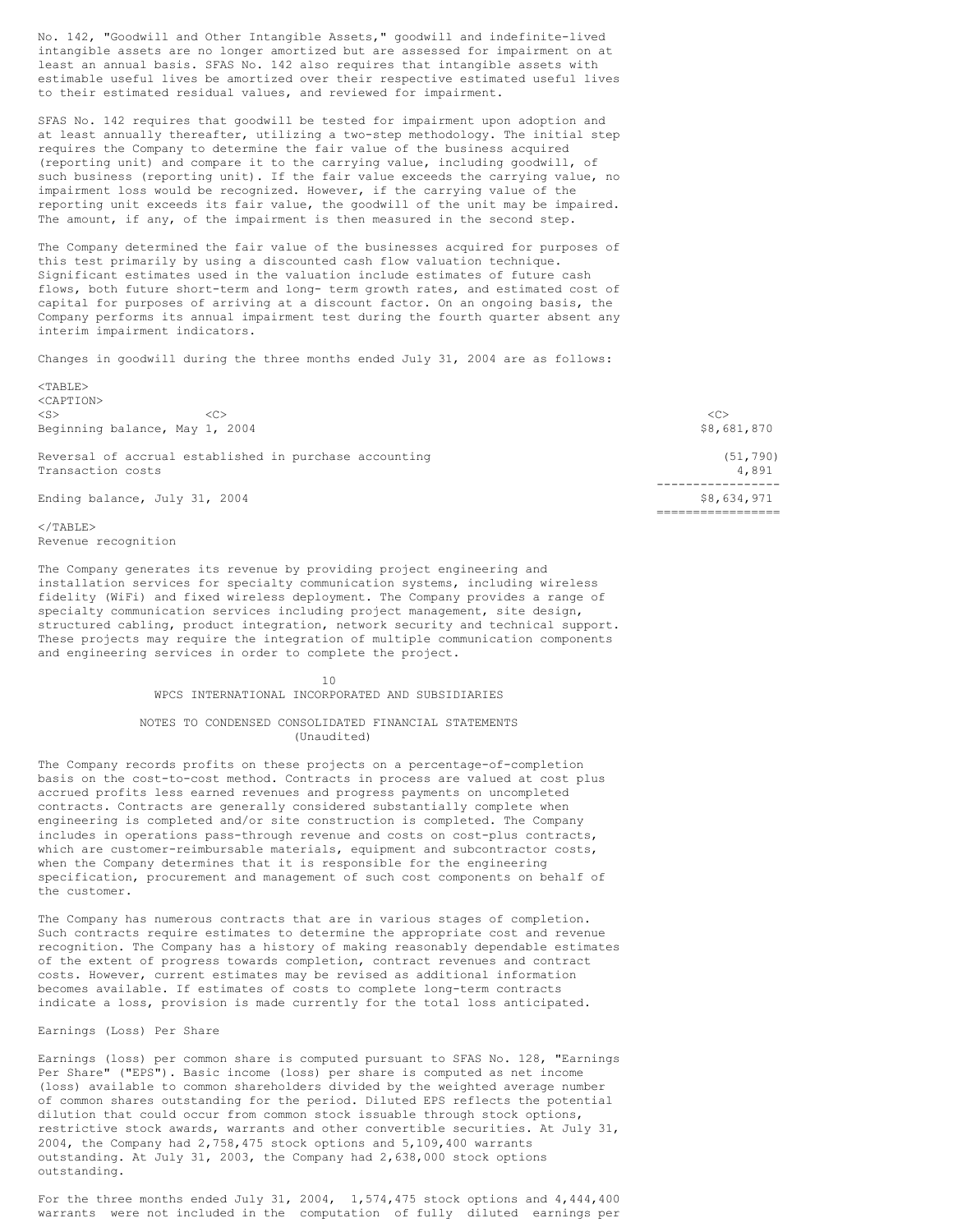share, because the stock option and warrant exercise price exceeded the average market price of the common stock and, therefore, the effects would be antidilutive. The assumed conversion of the remaining 1,184,000 stock options and 665,000 warrants resulted in a 375,420 share increase in weighted average shares for fully diluted earnings per share.

#### Use of Estimates

In preparing financial statements in conformity with accounting principles generally accepted in the United States of America, management is required to make estimates and assumptions that affect the reported amounts of assets and liabilities and the disclosure of contingent assets and liabilities at the date of the financial statements and revenues and expenses during the reporting period. The most significant estimates relate to the calculation of percentage of completion on uncompleted contracts, allowance for doubtful accounts, valuation of inventory and useful life of customer lists. Actual results could differ from those estimates.

> 11 WPCS INTERNATIONAL INCORPORATED AND SUBSIDIARIES

# NOTES TO CONDENSED CONSOLIDATED FINANCIAL STATEMENTS (Unaudited)

#### NOTE 3 - ACQUISITIONS

In accordance with SFAS No. 141, "Business Combinations," acquisitions are accounted for under the purchase accounting method of accounting. Under the purchase method of accounting, assets acquired and liabilities assumed are recorded at their estimated fair values. Goodwill is recorded to the extent the merger consideration, including certain acquisition and closing costs, exceeds the fair value of the net identifiable assets acquired at the date of the merger.

On August 22, 2003, the Company completed a merger with Clayborn, a California corporation. The acquisition of Clayborn gives the Company expertise in engineering and deployment services for specialty communication systems and additional wireless opportunities to pursue.

The aggregate consideration paid by the Company for Clayborn was approximately \$2,929,000. The Company acquired all of the issued and outstanding shares of Clayborn in exchange for \$900,000 cash consideration and \$61,000 of transaction costs, and 826,446 newly issued shares of the Company's common stock with a fair value of approximately \$868,000 based on the average value of the Company's common stock as of a few days before and after the merger terms were agreed to and announced. An additional \$1,100,000 is due by September 30, 2007, payable in quarterly distributions, by payment to the Clayborn shareholders of 50% of the quarterly post tax profits of Clayborn.

The purchase price allocation has been determined as follows:

| Assets purchased:             |                      |
|-------------------------------|----------------------|
| Cash                          | \$<br>134,218        |
| Accounts receivable           | 575,804              |
| Costs in excess of billings   | 231,562              |
| Income tax refunds receivable | 104,765              |
| Inventory                     | 39,000               |
| Fixed assets                  | 444,126              |
| Backlog                       | 13,500               |
| Customer list                 | 245,000              |
| Other assets                  | 97,669               |
| Goodwill                      | 1,772,806            |
|                               | 3,658,450            |
| Liabilities assumed:          |                      |
| Accounts payable              | (294, 992)           |
| Accrued expenses              | (136, 119)           |
| Notes payable                 | (184, 611)           |
| Deferred tax liability        | (113, 800)           |
|                               | (729, 522)           |
| Purchase price                | Ŝ.<br>2,928,928      |
|                               | ==================== |

12 WPCS INTERNATIONAL INCORPORATED AND SUBSIDIARIES

NOTES TO CONDENSED CONSOLIDATED FINANCIAL STATEMENTS (Unaudited)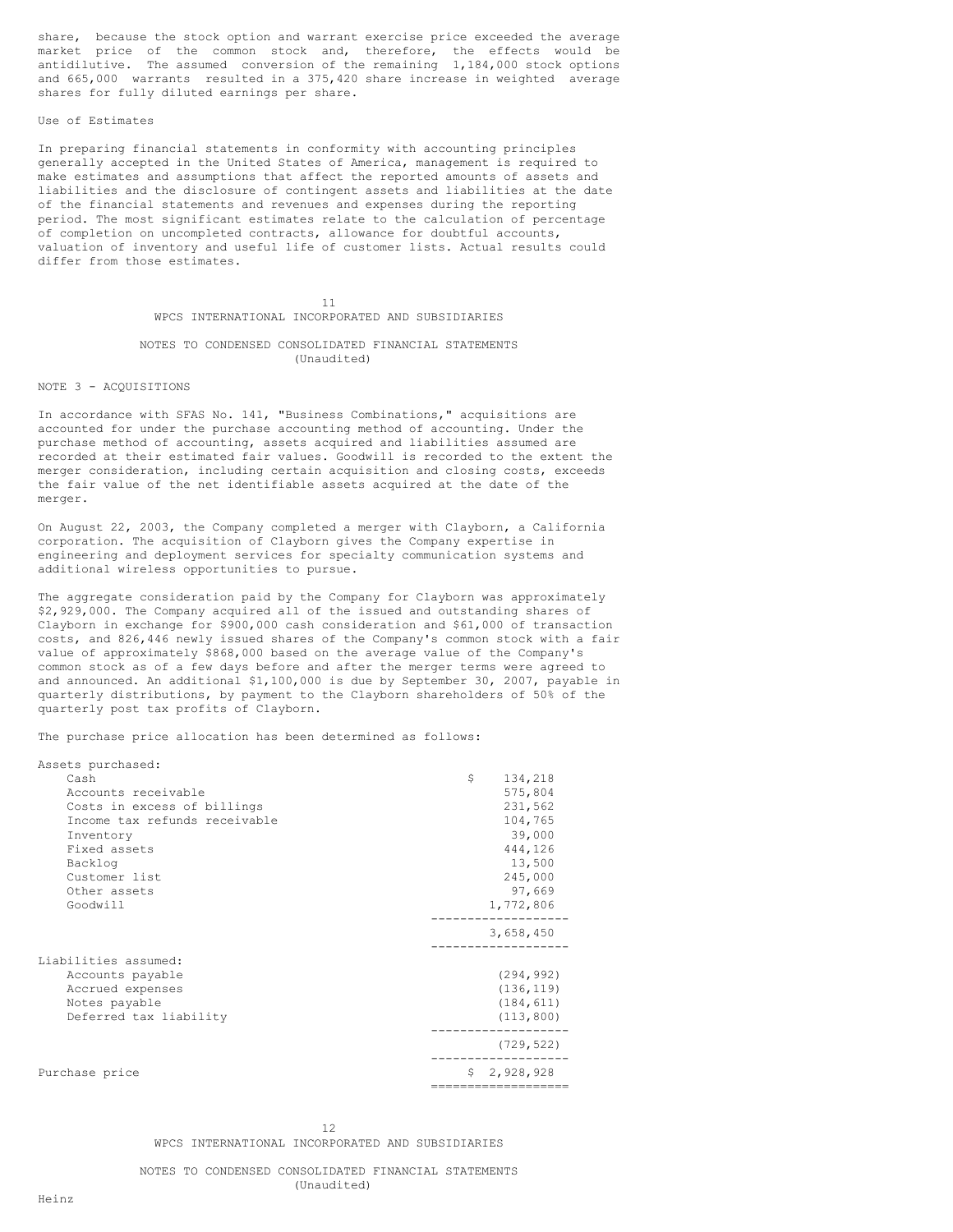On April 2, 2004, the Company acquired all of the issued and outstanding common stock of Heinz for \$1,000,000, as follows: (1) \$700,000 of the Company's common stock, based on the closing price of our common stock on March 30, 2004 of \$0.98 per share, for an aggregate of 714,286 newly issued shares of the Company's common stock and (2) \$300,000 total cash consideration, of which \$100,000 was paid at closing and a \$200,000 non-interest bearing promissory note. Of the \$200,000, \$75,000 is payable on the first and second anniversaries of the closing date and \$50,000 is payable on the third anniversary of the closing date. The purchase price includes the present value of the note totaling \$182,648, discounted at 5%. The current and long-term discounted maturity of this note is \$71,429 and \$111,219, respectively. Based on the preliminary information currently available, the acquisition resulted in goodwill of approximately \$1,016,000. Upon completion of a formal purchase price allocation there may be a decrease in the amount assigned to goodwill and a corresponding increase in tangible or other intangible assets.

Heinz is a St. Louis, Missouri based provider of in-building wireless infrastructure services for both cellular and WiFi applications, including consulting, integration and installation services for wireless infrastructure. In addition, Heinz has performed fixed wireless services, structured cabling, and cellular base station equipment installation and testing. The acquisition of Heinz gives the Company additional project engineering expertise for wireless infrastructure services, broadens its customer base, and expands its geographical presence in the Midwest.

The preliminary purchase price allocation has been determined as follows:

| Assets purchased:           |             |
|-----------------------------|-------------|
| Cash                        | \$8,052     |
| Accounts receivable         | 605,435     |
| Costs in excess of billings | 103,459     |
| Fixed assets                | 23,676      |
| Other assets                | 71,128      |
| Goodwill                    | 1,016,259   |
|                             | 1,828,009   |
| Liabilities assumed:        |             |
| Accounts payable            | (494, 503)  |
| Accrued expenses            | (130, 694)  |
| Line of credit              | (90,000)    |
| Notes payable               | (80, 942)   |
| Billings in excess of cost  | (29, 223)   |
|                             | (825, 362)  |
| Purchase price              | \$1,002,647 |
|                             |             |

The following unaudited pro forma financial information presents the combined results of operations of the Company, Clayborn and Heinz, as if the acquisition had occurred on May 1, 2003, after giving effect to certain adjustments, including the issuance of the Company's common stock to Clayborn and Heinz as part of the purchase price. The pro forma financial information does not

# 13 WPCS INTERNATIONAL INCORPORATED AND SUBSIDIARIES

# NOTES TO CONDENSED CONSOLIDATED FINANCIAL STATEMENTS (Unaudited)

necessary reflect the results of operations that would have occurred had the Company, Clayborn and Heinz been a single entity during this period.  $<$ TABLE $>$ <CAPTION>

|           |                                                                                                         | Three months ended<br>July 31, 2003 |
|-----------|---------------------------------------------------------------------------------------------------------|-------------------------------------|
| $<$ S $>$ | Revenue                                                                                                 | < <sub><br/>\$5,319,398</sub>       |
|           | Net loss                                                                                                | ( \$444, 510)                       |
|           | Weighted average number of shares used in calculation of<br>basic and diluted net loss per common share | 14,793,487                          |
|           | Basic and diluted net loss per common share                                                             | (50.03)                             |

 $<$ /TABLE>

For all acquisitions, customer lists are amortized over a period of five years. The Company recorded amortization expense related to customer lists of \$39,000 and \$27,000 for the three months ended July 31, 2004 and 2003, respectively. Any future goodwill impairments are not deductible for income tax purposes.

# NOTE 4 - COSTS AND ESTIMATED EARNINGS ON UNCOMPLETED CONTRACTS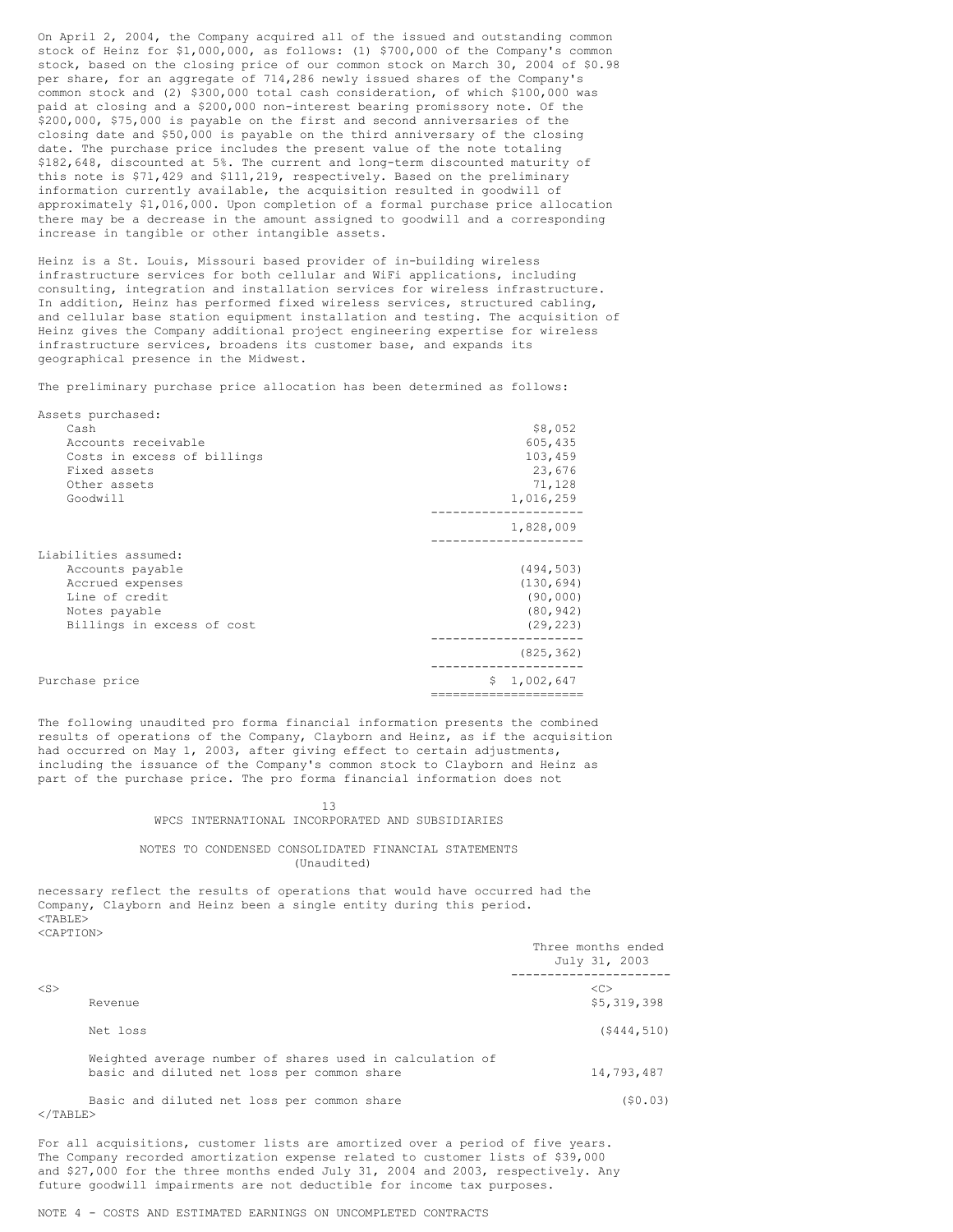Costs and estimated earnings on uncompleted contracts consist of the following at July 31, 2004: <TABLE> <CAPTION> <S> <C> Costs incurred on uncompleted contracts<br>Estimated contract profit 3,844,653 Estimated contract profit ---------------------- 19,048,477

| Less: billings to date                                                         | 18,556,754    |
|--------------------------------------------------------------------------------|---------------|
| Net costs in excess                                                            | \$491,723     |
| Costs and estimated earnings in excess of billings                             | \$2,544,450   |
| Billings in excess of costs and estimated earnings<br>on uncompleted contracts | (2, 052, 727) |
| Net costs in excess                                                            | \$491,723     |

# $<$ /TABLE>

## NOTE 5 - RELATED PARTY TRANSACTIONS

In connection with the acquisition of Walker, the Company assumed a ten-year lease with trusts, of which certain officers of the Company are the trustees, for a building and land located in Fairfield, California, which is occupied by its Walker subsidiary. For the three months ended July 31, 2004, \$23,000 was paid as rent for this lease.

> 14 WPCS INTERNATIONAL INCORPORATED AND SUBSIDIARIES

# NOTES TO CONDENSED CONSOLIDATED FINANCIAL STATEMENTS (Unaudited)

In connection with the acquisition of Clayborn, an additional \$1,100,000 is due by September 30, 2007, payable in quarterly distributions to the Clayborn shareholders, by payment of 50% of the quarterly post tax profits of Clayborn.

#### NOTE 6 - LINE OF CREDIT

On October 29, 2003, Walker obtained a revolving line of credit facility with a commercial bank, with a borrowing limit up to 70% of eligible Walker accounts receivable. As of July 31, 2004, the borrowing base was \$1,200,000 and the outstanding balance was \$350,000. The line of credit is collateralized by all of Walker's accounts receivable, inventory and equipment and bears interest at the Wall Street Journal Prime Index Rate plus 1.5% (5.75% as of July 31, 2004). In addition, the Company and certain executive officers of the Company have personally guaranteed this line of credit facility. This line is subject to annual renewal and matures on July 30, 2005. Accrued interest is payable monthly.

Effective August 30, 2004, the amount available to Walker was decreased from \$1,200,000 to \$700,000 to support a \$500,000 letter of credit issued in favor of Walker's surety bonding company. Walker was awarded a \$5,000,000 contract in August 2004, which requires performance and payment bonds. In order to provide the bonds, the surety bonding company required a letter of credit for 10% of the total contract award.

In connection with the acquisition of Heinz, the Company assumed a revolving line of credit facility with a commercial bank in the amount of \$200,000. As of July 31, 2004, the borrowing base was \$200,000 and the outstanding balance was \$45,000. The line is collateralized by real estate property owned by the President of Heinz and his personal guarantee, and bears interest at 4.25% as of July 31, 2004. The Company has indemnified the President of Heinz for any personal liability arising from this line of credit facility. This line is subject to annual renewal and matures on November 16, 2004. Accrued interest is payable monthly.

#### NOTE 7 - STOCK OPTION PLAN

The Company established a nonqualified stock option plan pursuant to which options to acquire a maximum of 5,000,000 shares of the Company's common stock were reserved for grant (the "2002 Plan"). Under the terms of the 2002 Plan, the options, which expire one to five years after grant, are exercisable at prices equal to the fair market value of the stock at the date of the grant and become exercisable in accordance with terms established at the time of the grant. At July 31, 2004, there were 2,241,525 shares available for grant under the 2002 Plan. No stock options were granted for the three months ended July 31, 2004.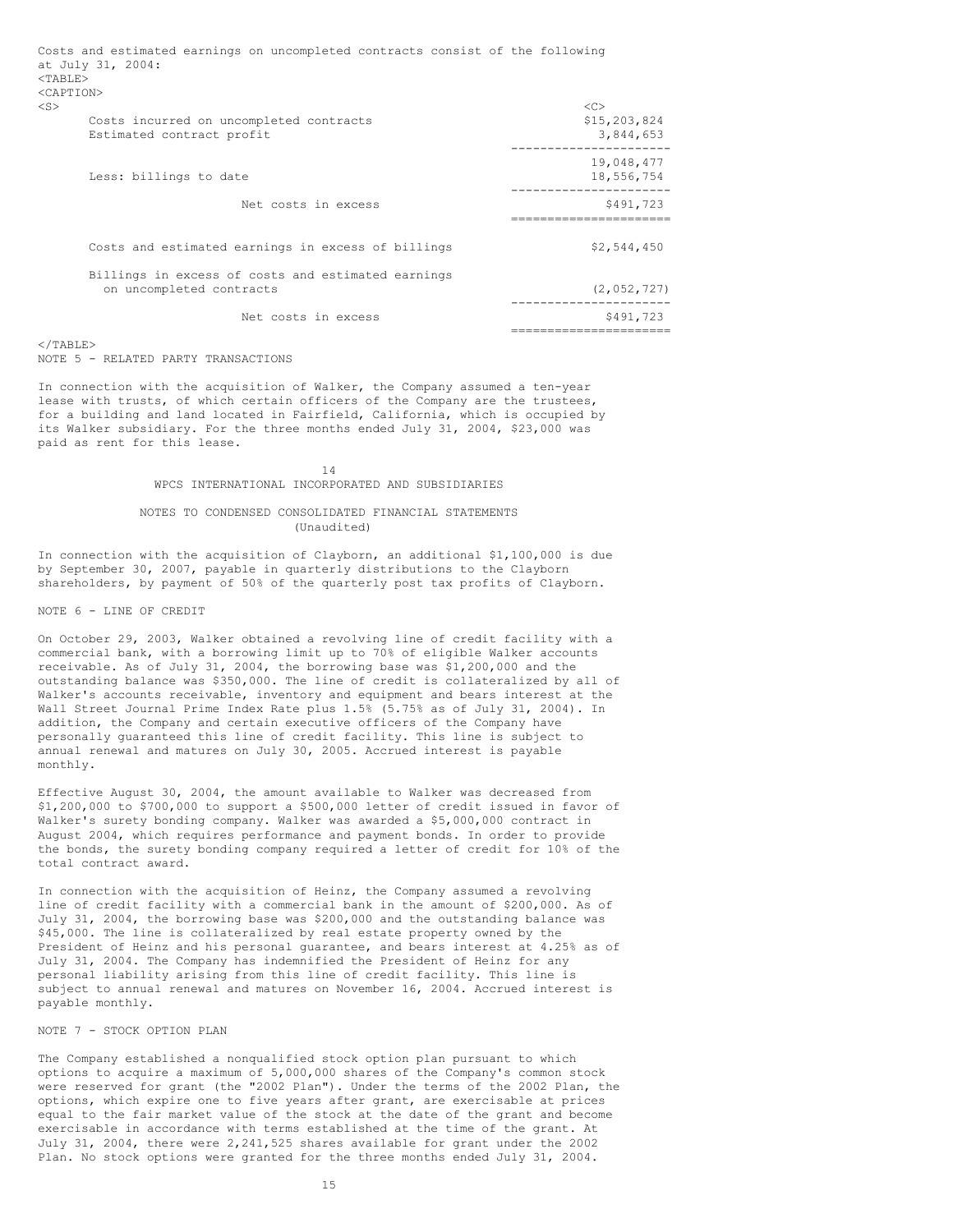#### WPCS INTERNATIONAL INCORPORATE AND SUBSIDIARIES

#### NOTES TO CONDENSED CONSOLIDATED FINANCIAL STATEMENTS (Unaudited)

The Company applies the intrinsic value method in accounting for its stock-based compensation plan. Had the Company measured compensation under the fair value based method for stock options granted, the Company's net loss attributable to common shareholders and net loss per share attributable to common shareholders would have been as follows: <TABLE> <CAPTION>

|                                                                                                                                             | Three months ended  |  |  |  |
|---------------------------------------------------------------------------------------------------------------------------------------------|---------------------|--|--|--|
| July 31,                                                                                                                                    | 2004                |  |  |  |
| 2003                                                                                                                                        |                     |  |  |  |
| -------------                                                                                                                               |                     |  |  |  |
| $<$ S $>$                                                                                                                                   | $<\infty$           |  |  |  |
| $<\infty$                                                                                                                                   |                     |  |  |  |
| Net income (loss), as reported<br>( \$122, 744)                                                                                             | \$76,375            |  |  |  |
| Deduct: total stock-based employee compensation expense determined under fair<br>value based method for all awards, net of tax<br>(42, 276) | (24, 677)           |  |  |  |
|                                                                                                                                             |                     |  |  |  |
| -----------                                                                                                                                 |                     |  |  |  |
| Net income (loss), Pro forma<br>( \$165, 020)                                                                                               | \$51,698            |  |  |  |
| ==================                                                                                                                          | ------------------- |  |  |  |
| Basic net income (loss)                                                                                                                     |                     |  |  |  |
| As reported                                                                                                                                 | \$0.00              |  |  |  |
| (50.01)<br>Pro forma                                                                                                                        | \$0.00              |  |  |  |
| (50.01)                                                                                                                                     |                     |  |  |  |
| Diluted net income (loss)                                                                                                                   |                     |  |  |  |
| As reported                                                                                                                                 | \$0.00              |  |  |  |
| (50.01)<br>Pro forma                                                                                                                        | \$0.00              |  |  |  |
| (50.01)                                                                                                                                     |                     |  |  |  |

 $<$ /TABLE>

The fair value of each option grant was estimated on the date of grant using the Black-Scholes Option pricing model with the following assumptions: Risk-free interest rate range of 2% to 3.6%, dividend yield of 0%, expected life of 5 years and volatility range of 71.6% to 73.2%.

NOTE 8 - SHAREHOLDERS' EQUITY

On June 25, 2003, (and amended July 24, 2003), the Company sold in a private placement, 100 units (the "Units") to accredited investors at a price of \$25,000 per Unit (the "Offering"). Each Unit consisted of (i) 44,444 shares of the Company's common stock and (ii) warrants to purchase 44,444 shares of common stock, exercisable for a period of three years at an exercise price of \$0.90 per share (the "Warrants"). The Company received proceeds of \$2,148,312 from the Offering, net of the placement agent commissions and other issuance costs. The Warrants may be redeemed in whole or in part at the option of the Company for \$0.01, if the closing price of the Company's common stock is at least \$1.25 per share on average for 10 consecutive trading days, ending not earlier than 30 days before the Warrants are called for redemption. In connection with the Offering, the placement agent was issued Warrants to purchase 665,000 shares of the Company's common stock, exercisable for a period of three years, at an exercise price of \$0.75 per share.

On August 13, 2003, all 1,000 Series C Preferred shares were converted into 1,786,000 shares of the Company's Common Stock.

> 16 WPCS INTERNATIONAL INCORPORATE AND SUBSIDIARIES

NOTES TO CONDENSED CONSOLIDATED FINANCIAL STATEMENTS (Unaudited)

NOTE 9 - SEGMENT REPORTING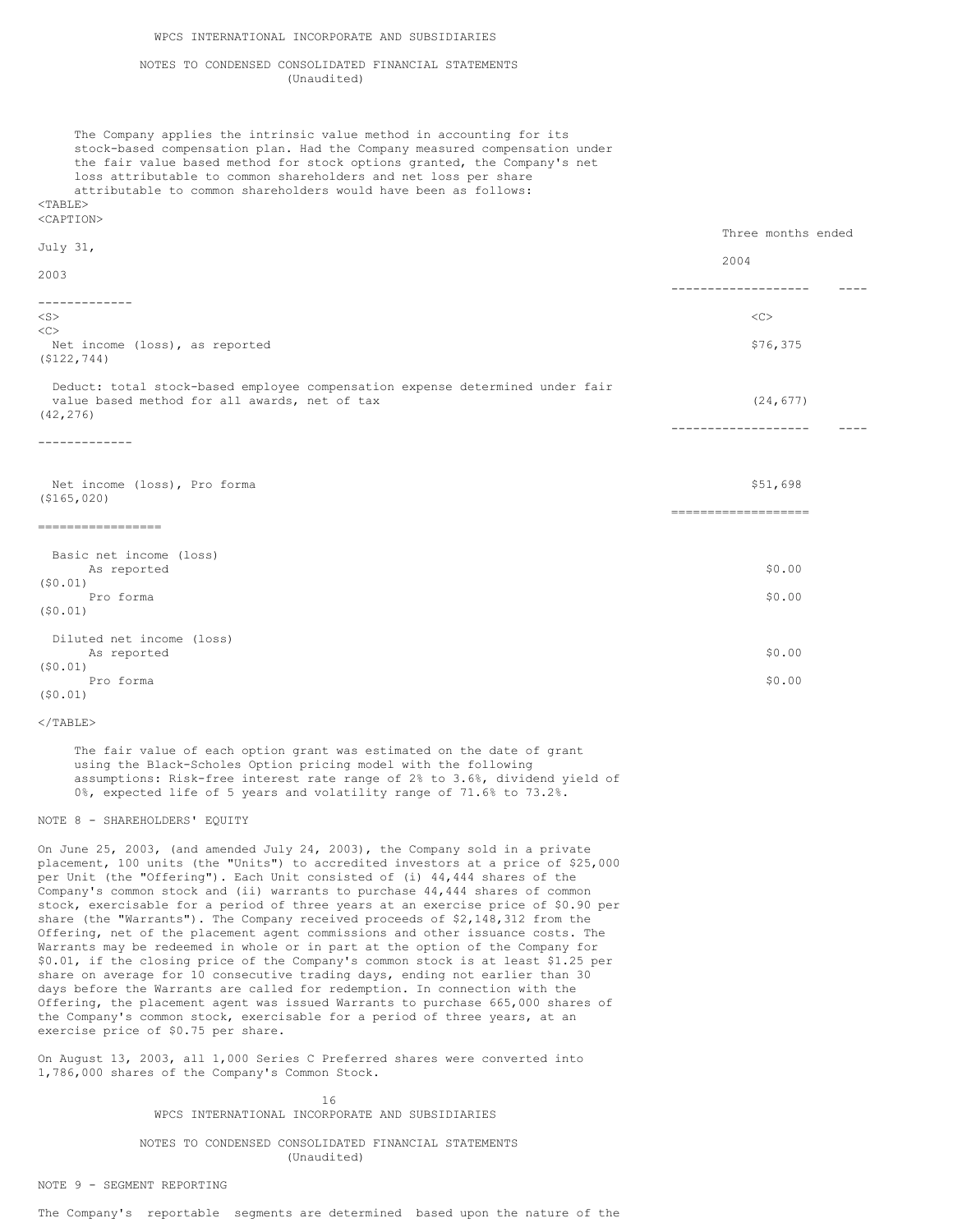services, the external customers and customer industries and the sales and distribution methods used to market the products. The Company has two reportable segments: wireless infrastructure services and specialty communication systems. The Company evaluates performance based upon income (loss) before income taxes. Corporate includes corporate salaries and external professional fees, such as accounting, legal and investor relations costs which are not allocated to the other segments. Corporate assets include cash, prepaid expenses, fixed assets and deferred tax assets.

Segment results as of and for the three months ended July 31, 2004 and 2003 are as follows:  $<$ TABLE> <CAPTION>

|                                                          | Three Months Ended July 31, 2004 |                |                |              | Three Months Ended July 31, |                |             |
|----------------------------------------------------------|----------------------------------|----------------|----------------|--------------|-----------------------------|----------------|-------------|
| 2003                                                     |                                  | Wireless       | Specialty      |              | Wireless                    |                |             |
| Specialty<br>Communication                               | Corporate<br>Total               | Infrastructure | Communication  | Total        | Corporate                   | Infrastructure |             |
| $<$ S $>$                                                | <<                               | <<             | <<             | <<           | <<                          | <<             | <<          |
| <<<br>Revenue<br>\$3,096,483                             | $\overline{\phantom{a}}$         | \$2,456,088    | \$4,823,065    | \$7,279,153  | -                           | \$620,589      | \$2,475,894 |
| Income (loss)<br>before income<br>taxes<br>$($ \$81,744) | $($ \$402,531)                   | \$375,179      | \$171,083      | \$143,731    | ( \$215, 890)               | (S14, 401)     | \$148,547   |
| Goodwill<br>\$5,538,882                                  | $\overline{\phantom{m}}$         | \$2,648,803    | \$5,986,168    | \$8,634,971  | $\overline{\phantom{a}}$    | \$1,627,044    | \$3,911,838 |
| Total assets<br>\$11,949,278<br>$<$ /TABLE>              | \$148,526                        | \$5,213,056    | \$14, 151, 554 | \$19,513,136 | \$955,898                   | \$3,694,575    | \$7,298,805 |

17

#### WPCS INTERNATIONAL INCORPORATED AND SUBSIDIARIES

#### MANAGEMENT'S DISCUSSION AND ANALYSIS

The following discussion should be read in conjunction with the unaudited condensed consolidated financial statements and notes thereto set forth in Item 1of this Quarterly Report. In addition to historical information, this discussion and analysis contains forward-looking statements that involve risks, uncertainties and assumptions, which could cause actual results to differ materially from Management's expectations. Factors that could cause differences include, but are not limited to, expected market demand for the Company's services, fluctuations in pricing for products distributed by the Company and services offered by competitors, as well as general conditions of the telecommunications marketplace.

#### Overview

WPCS International Incorporated is a project engineering company that focuses on the implementation requirements of specialty communication systems, wireless fidelity (WiFi) deployment and fixed wireless deployment. We provide a range of specialty communication services including project management, site design, structured cabling, product integration, network security, and technical support. These projects may require the integration of multiple communication components and engineering services in order to complete the project.

As a result of the acquisitions of Invisinet, Inc. on November 13, 2002 and Walker Comm, Inc. on December 31, 2002, we experienced significant growth in our overall business and commenced operations in two segments, specialty communication systems and wireless infrastructure services. With the acquisition of Clayborn Contracting Group, Inc. and Heinz Corporation in fiscal 2004, we experienced additional growth in each of each of these segments, respectively.

#### Results of Operations

Management currently considers the following events, trends and uncertainties to be important to understand its results of operations and financial condition:

For the three months ended July 31, 2004, revenue was approximately \$7.3 million compared to \$3.1 million for the same period a year ago. The increase in revenue was attributed to strategic acquisitions of approximately \$2.2 million and from organic growth of approximately \$2.0 million.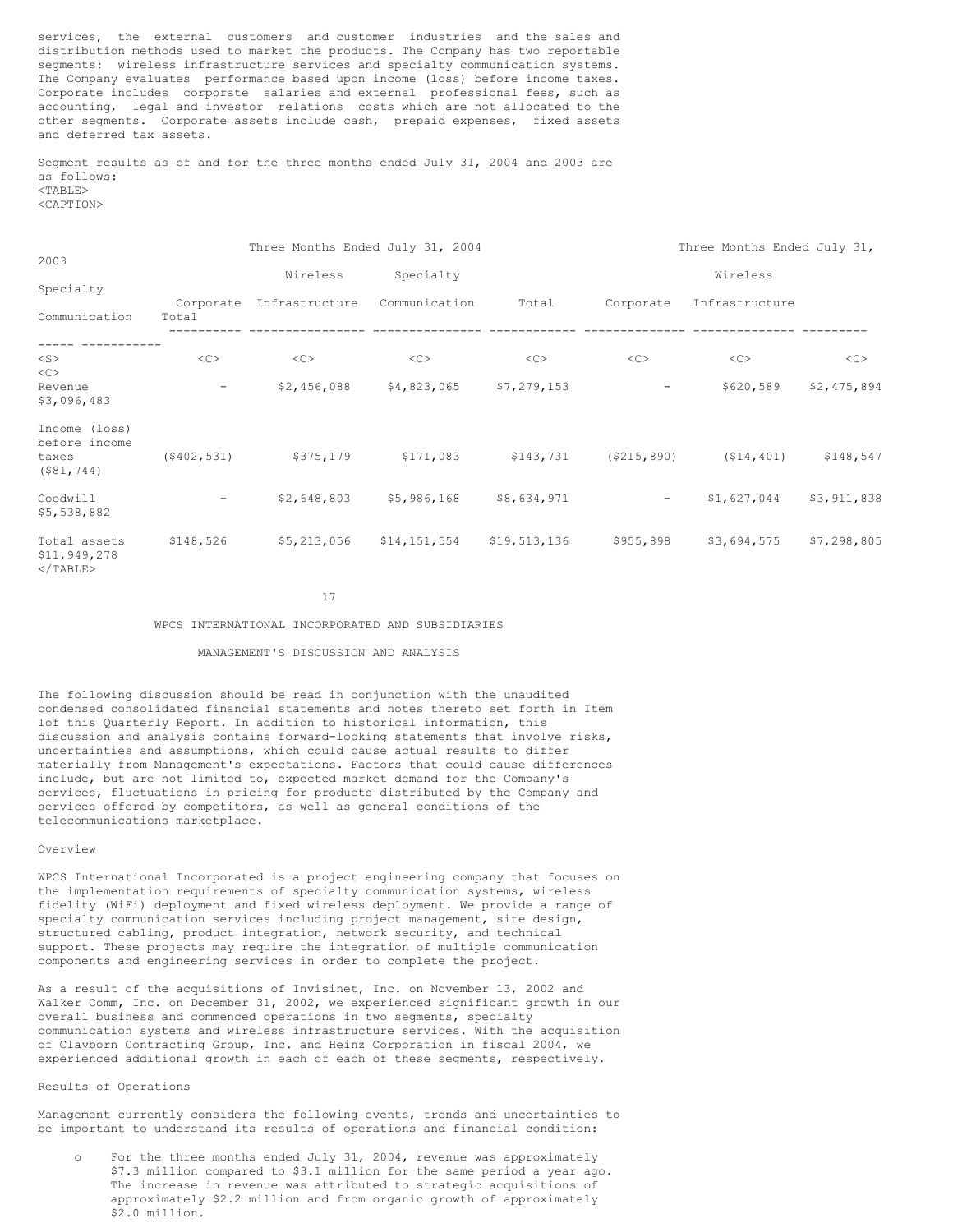- o The Company operates in two segments, specialty communication systems and wireless infrastructure services. With the acquisition of Clayborn in the second quarter of fiscal 2004, and Heinz in the fourth quarter of fiscal 2004, we experienced additional expansion of the specialty communication and wireless infrastructure segments, respectively.
- For the three months ended July 31, 2004, the specialty communication segment represents approximately 66% of total revenue, and wireless infrastructure services represent approximately 34% of total revenue.
- o Furthermore, we plan to evaluate additional acquisition opportunities in fiscal 2005 in an attempt to build out a national, strategically located workforce that will allow our segments to leverage, to the

18 WPCS INTERNATIONAL INCORPORATED AND SUBSIDIARIES

MANAGEMENT'S DISCUSSION AND ANALYSIS

extent feasible, related internal synergies, and to take advantage of expected growth in the wireless infrastructure and specialty communication markets.

- o As of July 31, 2004, our backlog is approximately \$14.5 million. Our backlog is comprised of the uncompleted portion of services to be performed under job-specific contracts or purchase orders. We expect this backlog to be fully recognized as revenue within the next twelve months.
- o Our selling, general and administrative expenses decreased as a percentage of revenue for the three months ended July 31, 2004, as compared to the same period in the prior year.

THREE MONTHS ENDED JULY 31, 2004

Consolidated results for the three months ended July 31, 2004 and 2003 are as follows.

# $<$ TABLE>

<CAPTION>

|                                                 | Three Months Ended<br>July 31, |  |                                                                                                           |       |
|-------------------------------------------------|--------------------------------|--|-----------------------------------------------------------------------------------------------------------|-------|
|                                                 | 2004                           |  | 2003                                                                                                      |       |
| $<$ S $>$<br><b>REVENUE</b>                     | $<<$ $<$ $>$                   |  | $\langle C \rangle$ $\langle C \rangle$ $\langle C \rangle$<br>\$7,279,153 100% \$3,096,483<br>---------- | 100%  |
| COSTS AND EXPENSES:                             |                                |  |                                                                                                           |       |
| Cost of revenue                                 |                                |  | 5,255,474 72% 2,029,246                                                                                   | 66%   |
| Selling, general and administrative expenses    |                                |  | 1,756,804 24% 1,084,183                                                                                   | 35%   |
| Depreciation and amortization                   | 122,031 2%                     |  | $63,682$ 2%<br>---------                                                                                  |       |
| Total costs and expenses                        |                                |  | 7,134,309 98% 3,177,111 103%                                                                              |       |
| OPERATING INCOME (LOSS)                         | 144,844                        |  | $2\%$ (80,628) $-3\%$                                                                                     |       |
| OTHER EXPENSE:                                  |                                |  |                                                                                                           |       |
| Interest expense                                | $1,113$ 0%                     |  | $1,116$ 0%<br>----------                                                                                  |       |
| INCOME (LOSS) BEFORE PROVISION FOR INCOME TAXES | 143,731                        |  | $2\%$ (81,744) $-3\%$                                                                                     |       |
| Income tax provision                            |                                |  | $(67, 356)$ $-1$ <sup>8</sup> (41,000)<br>----------                                                      | $-1%$ |
| NET INCOME (LOSS)                               | -------------                  |  | $$76,375$ 1% (\$122,744) -4%<br>-----------------                                                         |       |

 $\langle$ /TABLE> Revenue

We generate our revenue by providing project engineering and deployment services for specialty communication systems, wireless fidelity (WiFi) and fixed wireless systems. These projects may require the integration of multiple communication components and engineering services in order to complete the customer's requirements. We record profits on these projects on a percentage-of-completion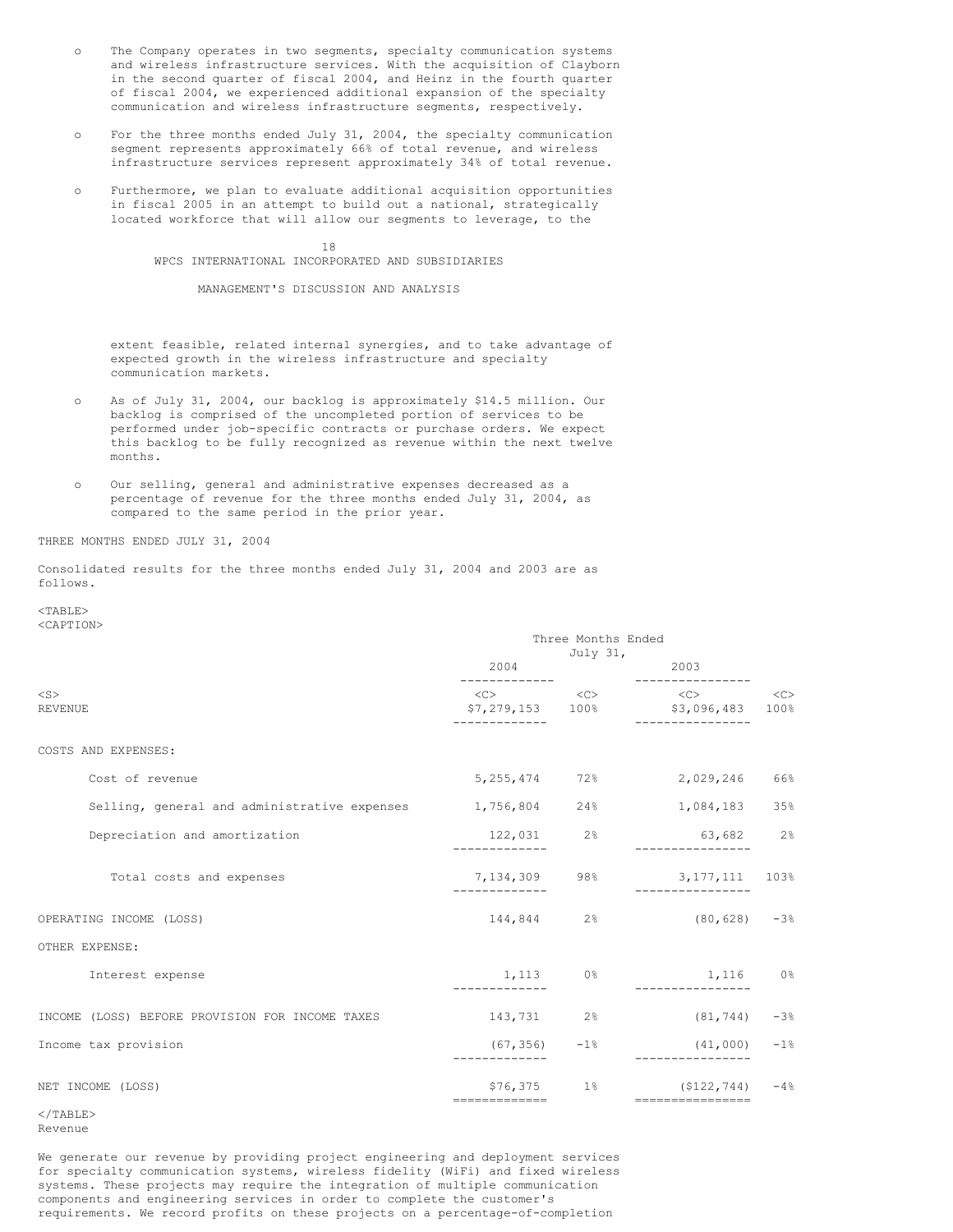#### WPCS INTERNATIONAL INCORPORATED AND SUBSIDIARIES

# MANAGEMENT'S DISCUSSION AND ANALYSIS

basis on the cost-to-cost method. Contracts in process are valued at cost plus accrued profits less earned revenues and progress payments on uncompleted contracts.

Revenue for the three months ended July 31, 2004 was approximately \$7,279,000, as compared to \$3,096,000 for the three months ended July 31, 2003. The increase in revenue during the quarter ended July 31, 2004, compared to the same period in the prior year is a result of the acquisitions of Clayborn and Heinz, which accounted for approximately \$2.2 million in total revenue for the quarter. Approximately \$2.0 million of the increase in revenue over the prior year was due to internal growth from Walker and Invisinet.

Total revenue from the specialty communication segment for the three months ended July 31, 2004 and 2003 was approximately  $$4,823,000$  or  $66.3$ % and \$2,476,000 or 80.0% of total revenue, respectively. Wireless infrastructure segment revenue for the three months ended July 31, 2004 and 2003 was approximately \$2,456,000 or 33.7% and \$620,000 or 20.0% of total revenue, respectively.

#### Cost of Revenue

In the case of the wireless infrastructure segment, cost of revenue consists of component material costs, direct labor costs and costs incurred for third party sub-contractor services. For the specialty communication segment, cost of revenue consists of direct costs on contracts, including materials, labor, and other overhead costs. Our cost of revenue was approximately \$5,255,000 or 72% of revenue for the three months ended July 31, 2004, compared to \$2,029,000 or 66% for the same period of the prior year. The dollar increase in our total cost of revenue is due to the corresponding increase in revenue as a result of the acquisitions of Clayborn and Heinz and from the internal growth in revenue from Walker and Invisinet. The increase in cost of revenue as a percentage of revenue is due to the revenue mix as a result of the recent acquisitions.

The specialty communication segment cost of revenue and cost of revenue as a percentage of revenue for the three months ended July 31, 2004 and 2003 was approximately \$3,463,000 and 71.8% and \$1,594,000 and 64.4%, respectively. Wireless infrastructure segment cost of revenue and cost of revenue as a percentage of revenue for the three months ended July 31, 2004 and 2003 was approximately \$1,793,000 and 73.0% and \$435,000 and 70.1%, respectively.

# Selling, general and administrative expenses

For the three months ended July 31, 2004, total selling, general and administrative expenses were \$1,757,000, or 24.1% of total revenue compared to \$1,084,000 or 35.0% of revenue for the same period in the prior year. The percentage decrease is due to the management of our cost structure as we leverage incremental revenue dollars in fiscal 2005. Included in selling, general and administrative expenses for the three months ended July 31, 2004 are \$701,000 for salaries, commissions, and payroll taxes. The increase in salaries and payroll taxes compared to the same period in the prior year is due to the increase in headcount as a result of the acquisitions of Clayborn and Heinz. In addition, Walker employs union employees for whom it incurred \$363,000 in union benefits during the quarter. Professional fees were \$189,000, which include accounting, legal and investor relation fees. Insurance costs were \$166,000 and rent for office facilities was \$66,000. Other selling, general and administrative expenses totaled \$272,000. For the three months ended July 31,

> $20$ WPCS INTERNATIONAL INCORPORATED AND SUBSIDIARIES

#### MANAGEMENT'S DISCUSSION AND ANALYSIS

2004, total selling, general and administrative expenses for the specialty communication and wireless infrastructure segments were \$1,090,000 and \$267,000, respectively.

For the three months ended July 31, 2003, selling, general and administrative expenses were \$1,084,000 or 35.0% of revenue. Included in the selling, general and administrative expenses were \$354,000 for salaries, commissions and payroll taxes, \$197,000 in professional fees, \$227,000 in union benefits, insurance costs of \$129,000. Rent for our office facilities amounted to \$48,000. Other selling, general and administrative expenses totaled \$129,000. For the three months ended July 31, 2003, total selling, general and administrative expenses for the specialty communication and wireless infrastructure segments were \$679,000 and \$249,000, respectively.

# Depreciation and amortization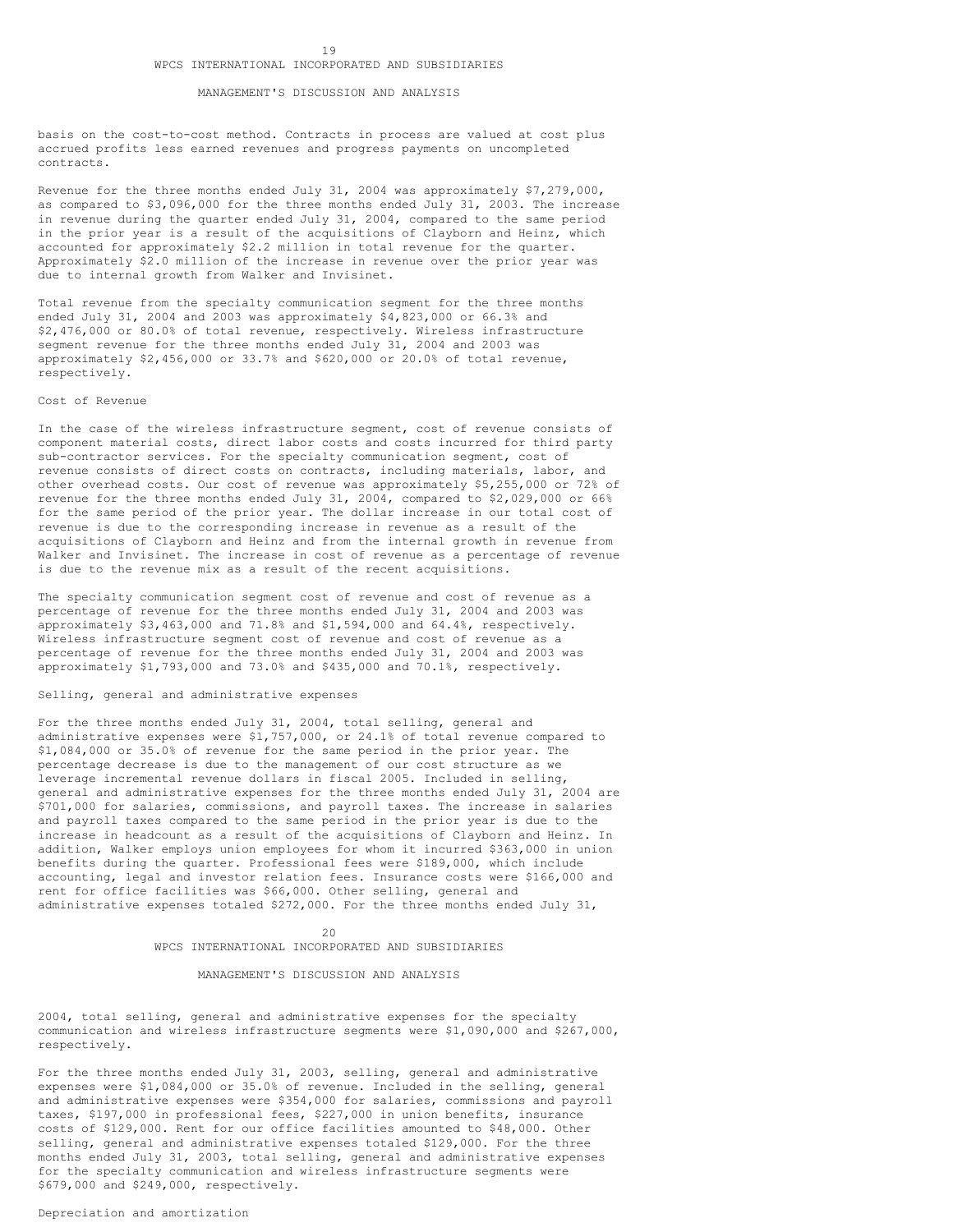For the three months ended July 31, 2004 and 2003, depreciation was approximately \$83,000 and \$37,000, respectively. The increase in depreciation is due to the acquisition of fixed assets on acquiring Clayborn and Heinz. The amortization of customer lists for the three months ended July 31, 2004 was \$39,000 as compared to \$27,000 for the same period of the prior year. The increase in amortization is due to the acquisition of additional customer lists from Clayborn. All customer lists are being amortized over a period of five years from the date of their acquisition.

# Net income (loss)

Net income was approximately \$76,000 for the three months ended July 31, 2004. Net income included income tax expense of approximately \$67,000 to provide for federal and state income taxes and certain book-to-tax permanent differences.

We incurred a net loss of approximately \$123,000 for the three months ended July 31, 2003.

#### Liquidity and capital resources

At July 31, 2004, we had working capital of \$2,383,000, which consisted of current assets of approximately \$9,116,000 and current liabilities of \$6,733,000.

Operating activities used \$1,240,000 in cash during the three months ended July 31, 2004. This was mainly comprised of \$76,000 of net income plus \$19,000 in net non-cash charges, a \$203,000 decrease in accounts receivable, \$164,000 increase in income taxes payable, offset by a \$421,000 increase in costs and estimated earnings in excess of billings on uncompleted contracts, \$1,153,000 decrease in accounts payable and accrued expenses, \$110,000 decrease in billings in excess of costs and estimated earnings on uncompleted contracts payable and a \$18,000 net increase in other assets.

> 21 WPCS INTERNATIONAL INCORPORATED AND SUBSIDIARIES

# MANAGEMENT'S DISCUSSION AND ANALYSIS

The decrease in accounts payable was due primarily to contract materials purchased and invoiced to the Company in the fourth quarter of fiscal 2004, which were paid in the first quarter of fiscal 2005.

Our investing activities utilized \$85,000 in cash, which consisted of \$65,000 paid for property and equipment and \$20,000 of acquisition earn-out payments and other acquisition transaction costs.

Our financing activities utilized cash of \$194,000 during the three months ended July 31, 2004. Financing activities included repayments on lines of credit of \$156,000, repayment of equipment loans and capital lease obligations of approximately \$12,000, and additional equity issuance costs of approximately \$26,000.

Our capital requirements depend on numerous factors, including the market for our services, the resources we devote to developing, marketing, selling and supporting our products and services, the timing and extent of establishing additional markets and other factors. To address our working capital needs and growth in our revenue and customer base, on October 29, 2003, Walker obtained a revolving line of credit facility with a commercial bank with a borrowing limit up to 70% of eligible Walker accounts receivable. As of July 31, 2004, the borrowing base was \$1,200,000 and the outstanding balance was \$350,000. The line of credit is collateralized by all of Walker's accounts receivable, inventory and equipment, and bears interest at the Wall Street Journal Prime Index Rate plus 1.5% (5.75% as of July 31, 2004). In addition, the Company and certain executive officers of ours have personally guaranteed this line of credit facility. This line is subject to annual renewal and matures on July 30, 2005. Effective August 30, 2004, the amount available to Walker was decreased from \$1,200,000 to \$700,000 to support a \$500,000 letter of credit issued in favor of Walker's surety bonding company. Walker was awarded a \$5,000,000 contract in August 2004, which requires performance and payment bonds. In order to provide the bonds, the surety bonding company required a letter of credit for 10% of the total contract award.

In connection with the acquisition of Heinz, we assumed a revolving credit line facility with a commercial bank in the amount of \$200,000, and the outstanding balance was \$45,000 at July 31, 2004. The line of credit is collateralized by real estate property owned by the President of Heinz and his personal guarantee, and bears interest at 4.25% as of July 31, 2004. The Company indemnified the President of Heinz for any personal liability arising from this line of credit facility. This line is subject to annual renewal and matures November 16, 2004.

At July 31, 2004, we had cash and cash equivalents of \$466,000, working capital of approximately \$2,400,000 and revolving lines of credit available of \$1,005,000. Accordingly, we believe that these internally available funds will provide us sufficient capital to meet our needs through July 31, 2005. These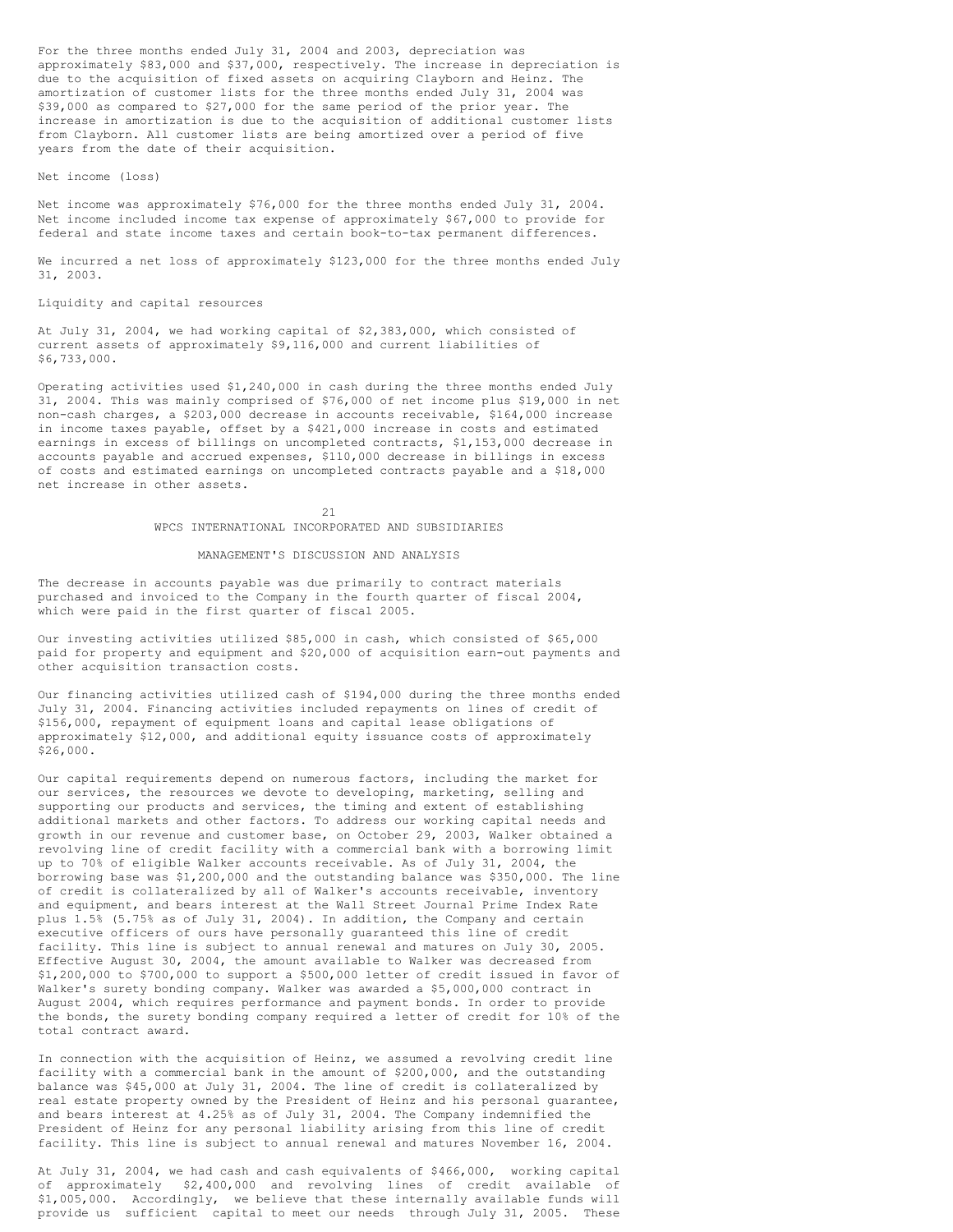funding needs include working capital and capital expenditures, and the expected payment of quarterly distributions of post tax profits to Clayborn shareholders for the next twelve months. The total distribution to Clayborn shareholders is \$1,100,000, which is due by September 30, 2007. Our future operating results may be affected by a number of factors including our success in bidding on future contracts and our continued ability to manage controllable costs effectively. To the extent we grow by future acquisitions that involve consideration other than stock, our cash requirements may increase.

> 22 WPCS INTERNATIONAL INCORPORATED AND SUBSIDIARIES

> > MANAGEMENT'S DISCUSSION AND ANALYSIS

We will continue to explore opportunities to raise additional funds on acceptable terms for a number of uses. We may not be able to obtain additional funds on acceptable terms, or at all. Additional capital resources would be devoted to search for, investigate and potentially acquire new companies that have a strategic fit. In connection with a potential acquisition, we would also expect to issue additional common stock equity or convertible debt securities, which may result in additional dilution to our shareholders.

#### Critical Accounting Policies

Financial Reporting Release No. 60, published by the SEC, recommends that all companies include a discussion of critical accounting policies used in the preparation of their financial statements. While all these significant accounting policies impact its financial condition and results of operations, we view certain of these policies as critical. Policies determined to be critical are those policies that have the most significant impact on our consolidated financial statements and require management to use a greater degree of judgment and estimates. Actual results may differ from those estimates.

We believe that given current facts and circumstances, it is unlikely that applying any other reasonable judgments or estimate methodologies would cause a material effect on our consolidated results of operations, financial position or liquidity for the periods presented in this report.

The accounting policies identified as critical are as follows:

#### Use of Estimates

In preparing financial statements in conformity with accounting principles generally accepted in the United States of America, management is required to make estimates and assumptions that affect the reported amounts of assets and liabilities and the disclosure of contingent assets and liabilities at the date of the financial statements and revenue and expenses during the reporting period. The most significant estimates relate to estimation of percentage of completion on uncompleted contracts, valuation of inventory, allowance for doubtful accounts and estimated life of customer lists. Actual results could differ from those estimates.

# Goodwill and other Long-lived Assets

We assess the impairment of long-lived assets whenever events or changes in circumstances indicate that their carrying value may not be recoverable from the estimated future cash flows expected to result from their use and eventual disposition. Our long-lived assets subject to this evaluation include property and equipment and amortizable intangible assets. We assess the impairment of goodwill annually in our fourth fiscal quarter and whenever events or changes in circumstances indicate that it is more likely than not that an impairment loss has been incurred. Intangible assets other than goodwill are reviewed for impairment whenever events or changes in circumstances indicate that the carrying value may not be fully recoverable. We are required to make judgments and assumptions in identifying those events or changes in circumstances that may trigger impairment.

Our impairment review is based on comparing the fair value to the carrying value of the reporting units with goodwill. The fair value of a reporting unit is measured at the business unit level using a discounted cash flow approach that

#### 23 WPCS INTERNATIONAL INCORPORATED AND SUBSIDIARIES

#### MANAGEMENT'S DISCUSSION AND ANALYSIS

incorporates our estimates of future revenue and costs for those business units. Reporting units with goodwill include our Invisinet business unit, which are operating segments within our fixed wireless reportable segment, and our Walker Comm structured cabling reporting unit, which is a reportable segment. Our estimates are consistent with the plans and estimates that we are using to manage the underlying businesses. If we fail to deliver products and services for these business units, or market conditions for these businesses fail to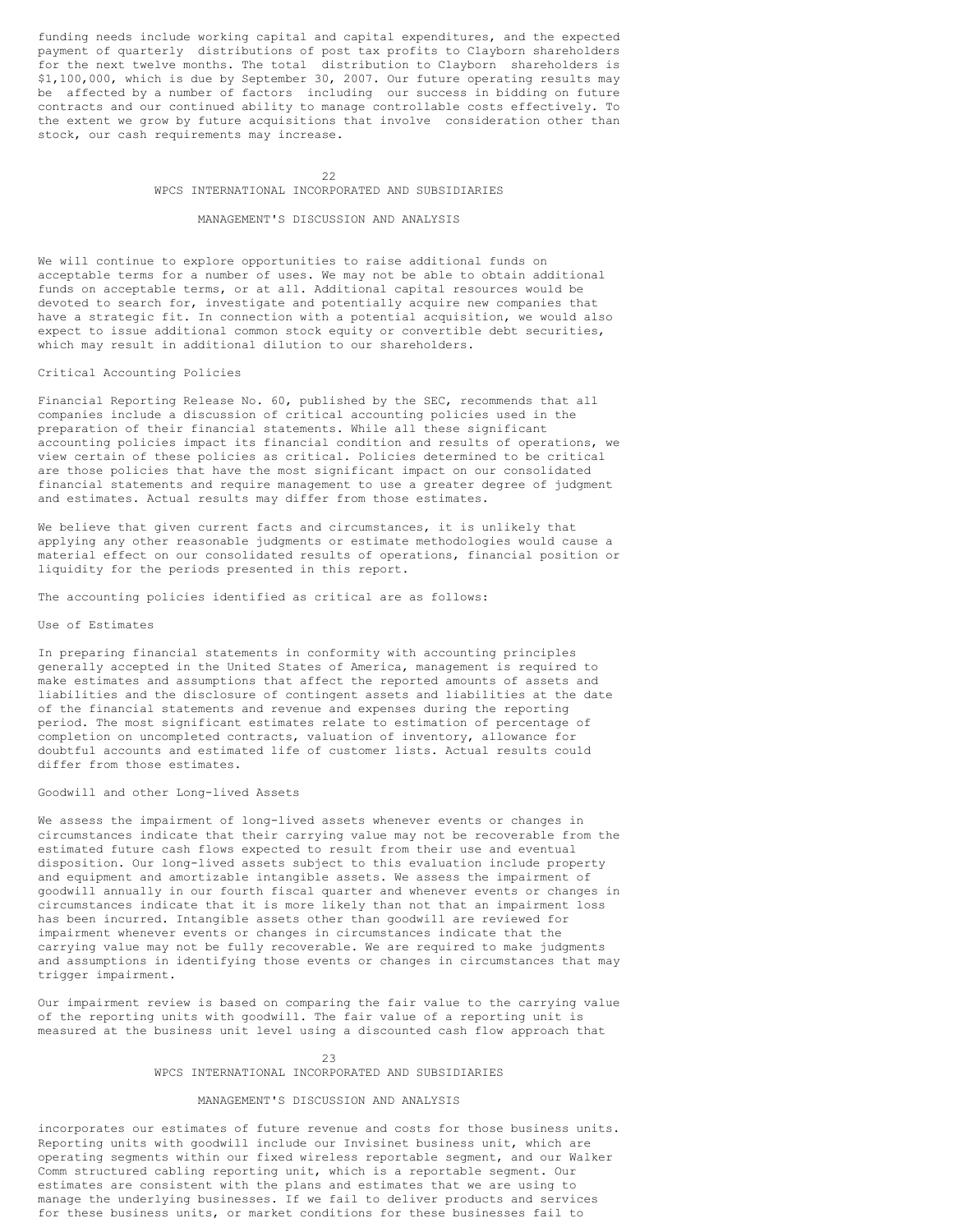improve, our revenue and cost forecasts may not be achieved and we may incur charges for goodwill impairment, which could be significant and could have a material adverse effect on our net equity and results of operations.

#### Revenue recognition

We generate our revenue by providing project engineering and installation services for specialty communication systems, including wireless fidelity (WiFi) and fixed wireless deployment. We provide a range of specialty communication services including project management, site design, structured cabling, product integration, network security and technical support. These projects may require the integration of multiple communication components and engineering services in order to complete the project.

We record profits on these projects on a percentage-of-completion basis on the cost-to-cost method. Contracts in process are valued at cost plus accrued profits less earned revenue and progress payments on uncompleted contracts. Contracts are generally considered substantially complete when engineering is completed and/or site construction is completed. We include in operations pass-through revenue and costs on cost-plus contracts, which are customer-reimbursable materials, equipment and subcontractor costs, when we determine that it is responsible for the engineering specification, procurement and management of such cost components on behalf of the customer.

We have numerous contracts that are in various stages of completion. Such contracts require estimates to determine the appropriate cost and revenue recognition. We have a history of making reasonably dependable estimates of the extent of progress towards completion, contract revenue and contract costs. However, current estimates may be revised as additional information becomes available. If estimates of costs to complete long-term contracts indicate a loss, provision is made currently for the total loss anticipated.

# Recently issued accounting pronouncements

In May 2003, the Financial Accounting Standards Board issued SFAS No. 150, "Accounting for Certain Financial Instruments with Characteristics of both Liabilities and Equity." SFAS No. 150 changes the accounting for certain financial instruments that, under previous guidance, issuers could account for as equity. The new statement requires that those instruments be classified as liabilities in statements of financial position. Most of the guidance in SFAS No. 150 is effective for all financial instruments entered into or modified after May 31, 2003. The adoption of this statement did not have a material impact on our consolidated financial position, results of operations or cash flows.

> 24 WPCS INTERNATIONAL INCORPORATED AND SUBSIDIARIES

### MANAGEMENT'S DISCUSSION AND ANALYSIS

# Forward Looking Statements

This Management's Discussion and Analysis of Financial Condition and Results of Operations includes a number of forward-looking statements that reflect Management's current views with respect to future events and financial performance. Those statements include statements regarding the intent, belief or current expectations of us and members of its management team as well as the assumptions on which such statements are based. Prospective investors are cautioned that any such forward-looking statements are not guarantees of future performance and involve risk and uncertainties, and that actual results may differ materially from those contemplated by such forward-looking statements.

Readers are urged to carefully review and consider the various disclosures made by us in this report and in our other reports filed with the Securities and Exchange Commission. Important factors currently known to Management could cause actual results to differ materially from those in forward-looking statements. We undertake no obligation to update or revise forward-looking statements to reflect changed assumptions, the occurrence of unanticipated events or changes in the future operating results over time. We believe that its assumptions are based upon reasonable data derived from and known about our business and operations and the business and operations of the Company. No assurances are made that actual results of operations or the results of our future activities will not differ materially from its assumptions.

# 25

#### WPCS INTERNATIONAL INCORPORATED AND SUBSIDIARIES

ITEM 3. CONTROLS AND PROCEDURES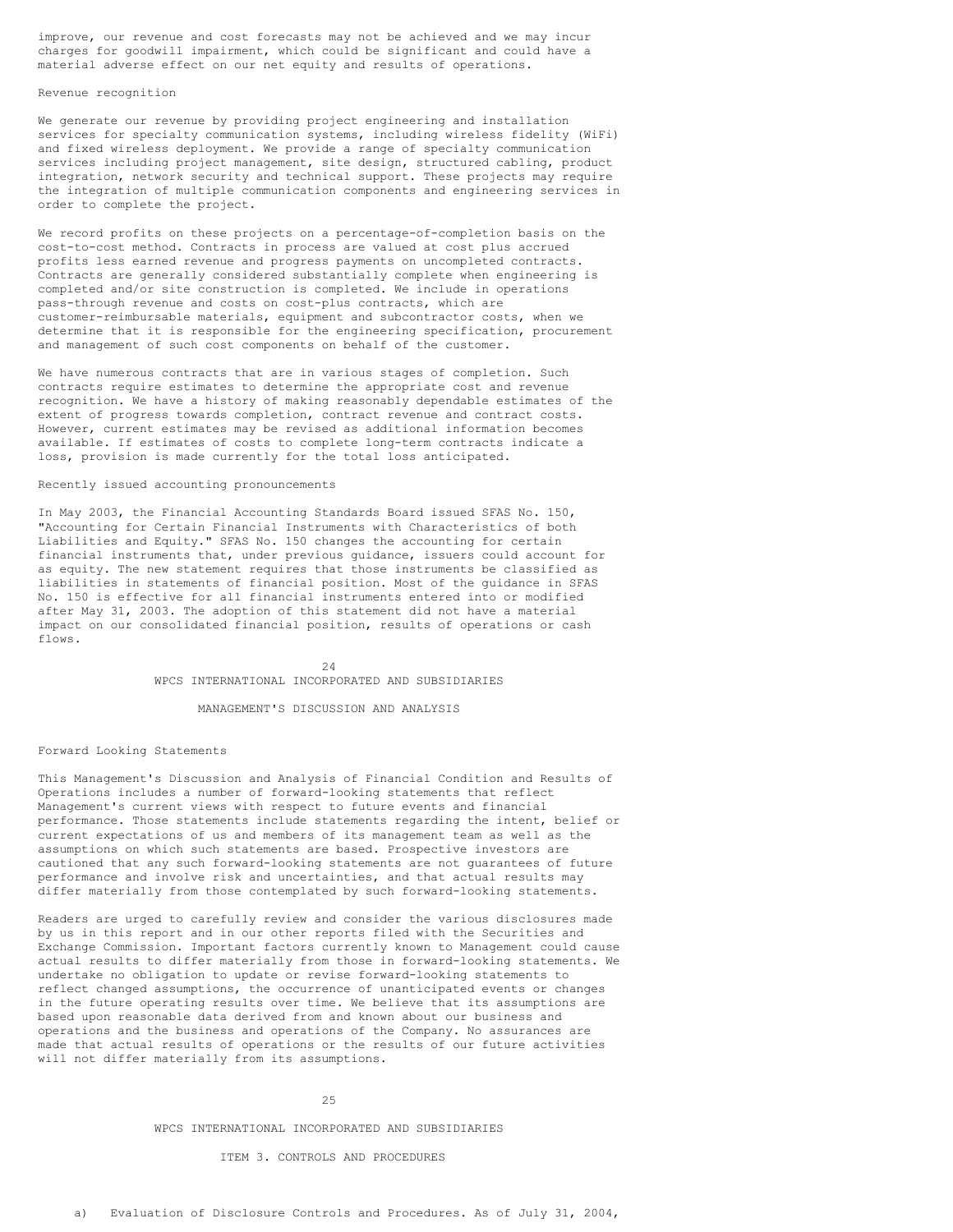the Company's management carried out an evaluation, under the supervision of the Company's Chief Executive Officer and the Chief Financial Officer of the effectiveness of the design and operation of the Company's system of disclosure controls and procedures pursuant to the Securities and Exchange Act , Rule 13a-15(d) and 15d-15(d) under the Exchange Act. Based upon that evaluation, , the Chief Executive Officer and Chief Financial Officer concluded that the Company's disclosure controls and procedures were effective, as of the date of their evaluation, for the purposes of recording, processing, summarizing and timely reporting material information required to be disclosed in reports filed by the Company under the Securities Exchange Act of 1934.

b) Changes in internal controls. There were no changes in the Company's internal controls over financial reporting, that occurred during the period covered by this report that has materially affected, or is reasonably likely to materially effect, the Company's internal control over financial reporting.

26

WPCS INTERNATIONAL INCORPORATED AND SUBSIDIARIES

PART II - OTHER INFORMATION

ITEM 1 LEGAL PROCEEDINGS

From time to time the Company is subject to litigation incidental to its business. Such claims, if successful, could exceed applicable insurance coverage. The Company is not currently a party to any material legal proceedings.

ITEM 2 CHANGES IN SECURITIES AND USE OF PROCEEDS

Not applicable.

ITEM 3 DEFAULTS UPON SENIOR SECURITIES

Not applicable.

ITEM 4 SUBMISSION OF MATTERS TO A VOTE OF SECURITY HOLDERS

Not applicable.

ITEM 5 OTHER INFORMATION

Not applicable.

ITEM 6 EXHIBITS AND REPORTS ON FORM 8-K

(a) Exhibits.

31.1 - Certification of Principal Executive Officer pursuant to Rule 13a-14 and Rule 15d-14(a), promulgated under the Securities and Exchange Act of 1934, as amended

31.2 - Certification of Principal Financial Officer pursuant to Rule 13a-14 and Rule 15d 14(a), promulgated under the Securities and Exchange Act of 1934, as amended

32.1 - Certification pursuant to 18 U.S.C. Section 1350, as adopted pursuant to Section 906 of the Sarbanes-Oxley Act of 2002 (Chief Executive Officer)

32.2 - Certification pursuant to 18 U.S.C. Section 1350, as adopted pursuant to Section 906 of the Sarbanes-Oxley Act of 2002 (Chief Financial Officer)

(b) Reports on Form 8-K.

Report on Form 8-K/A, dated June 4, 2004 Report on Form 8-K, dated June 8, 2004

27

WPCS INTERNATIONAL INCORPORATED AND SUBSIDIARIES

#### SIGNATURES

In accordance with the requirements of the Exchange Act, the registrant caused this report to be signed on its behalf by the undersigned, thereunto duly authorized.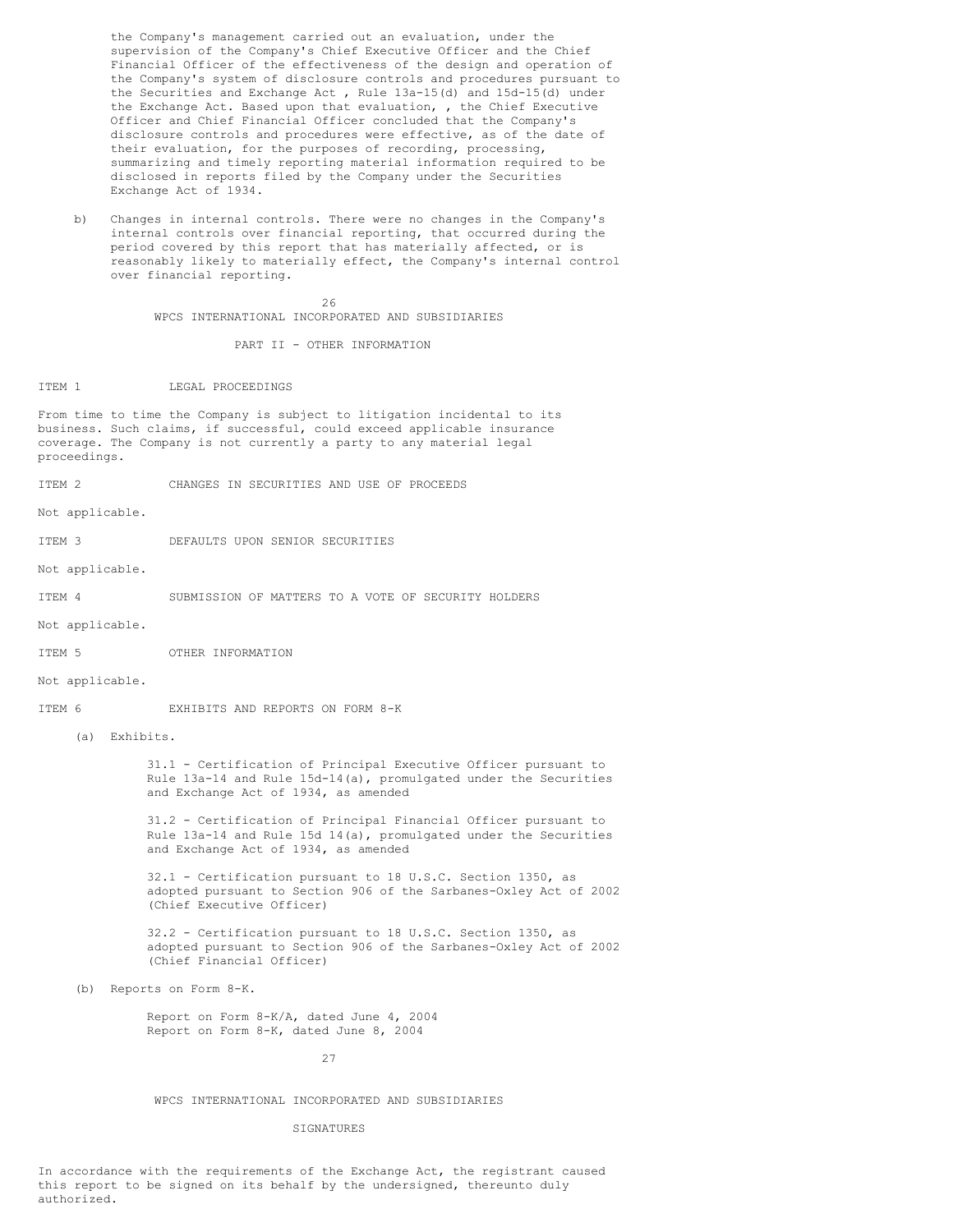Date: September 20, 2004 By: /s/ JOSEPH HEATER --------------------- Joseph Heater Chief Financial Officer

28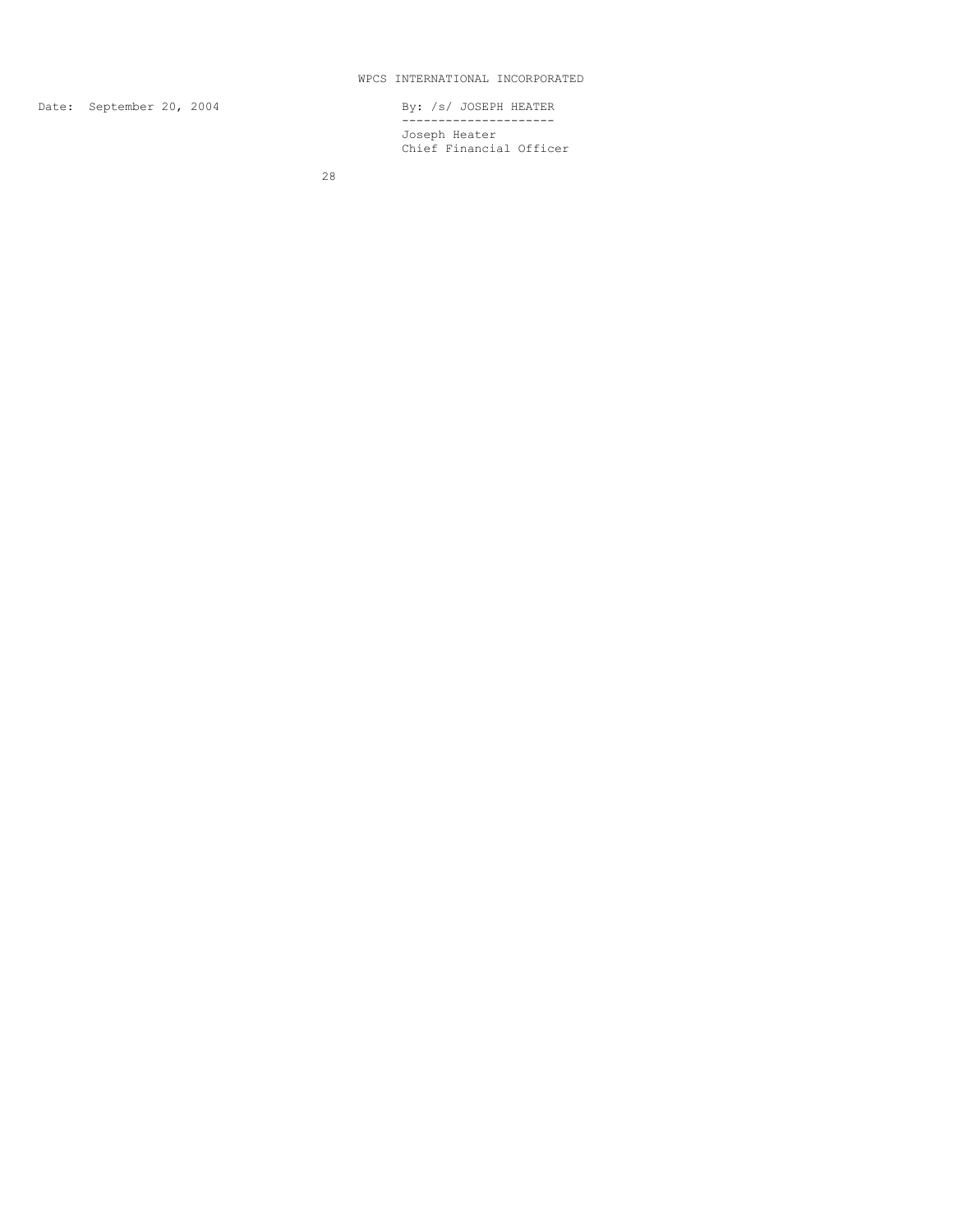# Exhibit 31.1

I, Andrew Hidalgo, the Chief Executive Officer of WPCS International Incorporated, certify that:

1. I have reviewed this quarterly report on Form 10-QSB of WPCS International Incorporated;

2. Based on my knowledge, this quarterly report does not contain any untrue statement of a material fact or omit to state a material fact necessary to make the statements made, in light of the circumstances under which such statements were made, not misleading with respect to the period covered by this quarterly report;

3. Based on my knowledge, the financial statements, and other financial information included in this quarterly report, fairly present in all material respects the financial condition, results of operations and cash flows of the small business issuer as of, and for, the periods presented in this quarterly report;

4. The small business issuer's other certifying officer and I are responsible for establishing and maintaining disclosure controls and procedures (as defined in Exchange Act Rules 13a-15(e) and 15d-15(e)) and 15d-15(f)) for the small business issuer and have:

- a) Designed such disclosure controls and procedures, or caused such disclosure controls and procedures to be designed under our supervision, to ensure that material information relating to the small business issuer, including its consolidated subsidiaries, is made known to us by others within those entities, particularly during the period in which this report is being prepared;
- b) Evaluated the effectiveness of the small business issuer's disclosure controls and procedures and presented in this report our conclusions about the effectiveness of the disclosure controls and procedures, as of the end of the period covered by this report based on such evaluation; and
- c) Disclosed in this report any change in the small business issuer's internal control over financial reporting that occurred during the small business issuer's most recent fiscal quarter (the small business issuer's fourth fiscal quarter in the case of an annual report) that has materially affected, or is reasonably likely to materially affect, the small business issuer's internal control over financial reporting; and

5. The small business issuer's other certifying officer and I have disclosed, based on our most recent evaluation of internal control over financial reporting, to the small business issuer's auditors and the audit committee of small business issuer's board of directors (or persons performing the equivalent functions):

- a) All significant deficiencies and material weaknesses in the design or operation of internal control over financial reporting which are reasonably likely to adversely affect the small business issuer's ability to record, process, summarize and report financial information; and
- b) Any fraud, whether or not material, that involves management or other employees who have a significant role in the small business issuer's internal control over financial reporting.

Date: September 20, 2004 By: /s/ ANDREW HIDALGO ---------------------- Andrew Hidalgo Chief Executive Officer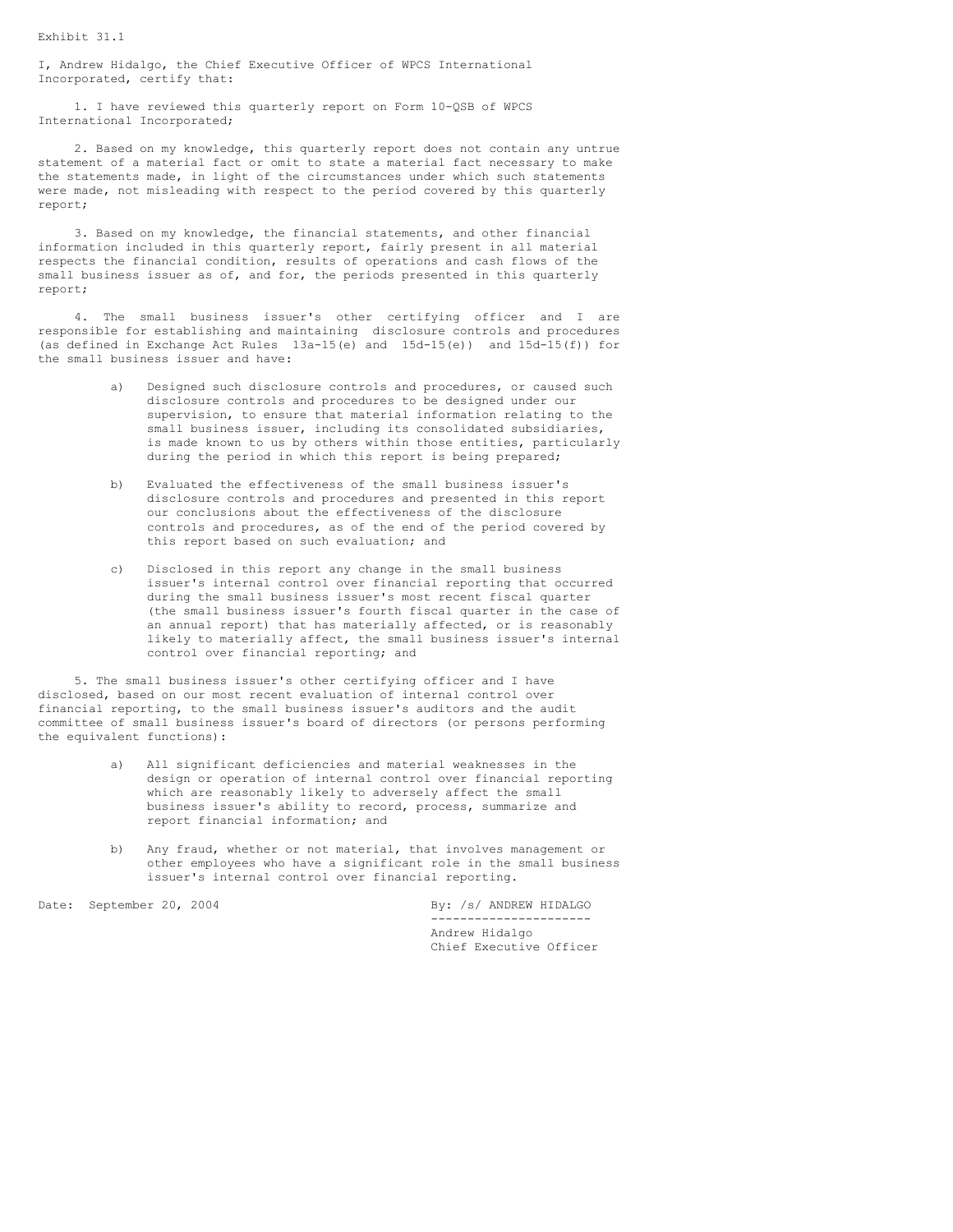Exhibit 31.2

I, Joseph Heater, the Chief Financial Office of WPCS International Incorporated, certify that:

1. I have reviewed this quarterly report on Form 10-QSB of WPCS International Incorporated;

2. Based on my knowledge, this quarterly report does not contain any untrue statement of a material fact or omit to state a material fact necessary to make the statements made, in light of the circumstances under which such statements were made, not misleading with respect to the period covered by this quarterly report;

3. Based on my knowledge, the financial statements, and other financial information included in this quarterly report, fairly present in all material respects the financial condition, results of operations and cash flows of the small business issuer as of, and for, the periods presented in this quarterly report;

4. The small business issuer's other certifying officer and I are responsible for establishing and maintaining disclosure controls and procedures (as defined in Exchange Act Rules  $13a-15(e)$  and  $15d-15(e)$ ) and  $15d-15(f)$ ) for the small business issuer and have:

- a) Designed such disclosure controls and procedures, or caused such disclosure controls and procedures to be designed under our supervision, to ensure that material information relating to the small business issuer, including its consolidated subsidiaries, is made known to us by others within those entities, particularly during the period in which this report is being prepared;
- b) Evaluated the effectiveness of the small business issuer's disclosure controls and procedures and presented in this report our conclusions about the effectiveness of the disclosure controls and procedures, as of the end of the period covered by this report based on such evaluation; and
- c) Disclosed in this report any change in the small business issuer's internal control over financial reporting that occurred during the small business issuer's most recent fiscal quarter (the small business issuer's fourth fiscal quarter in the case of an annual report) that has materially affected, or is reasonably likely to materially affect, the small business issuer's internal control over financial reporting; and

5. The small business issuer's other certifying officer and I have disclosed, based on our most recent evaluation of internal control over financial reporting, to the small business issuer's auditors and the audit committee of small business issuer's board of directors (or persons performing the equivalent functions):

- a) All significant deficiencies and material weaknesses in the design or operation of internal control over financial reporting which are reasonably likely to adversely affect the small business issuer's ability to record, process, summarize and report financial information; and
- b) Any fraud, whether or not material, that involves management or other employees who have a significant role in the small business issuer's internal control over financial reporting.

Date: September 20, 2004 By: /s/ JOSEPH HEATER

--------------------- Joseph Heater Chief Financial Officer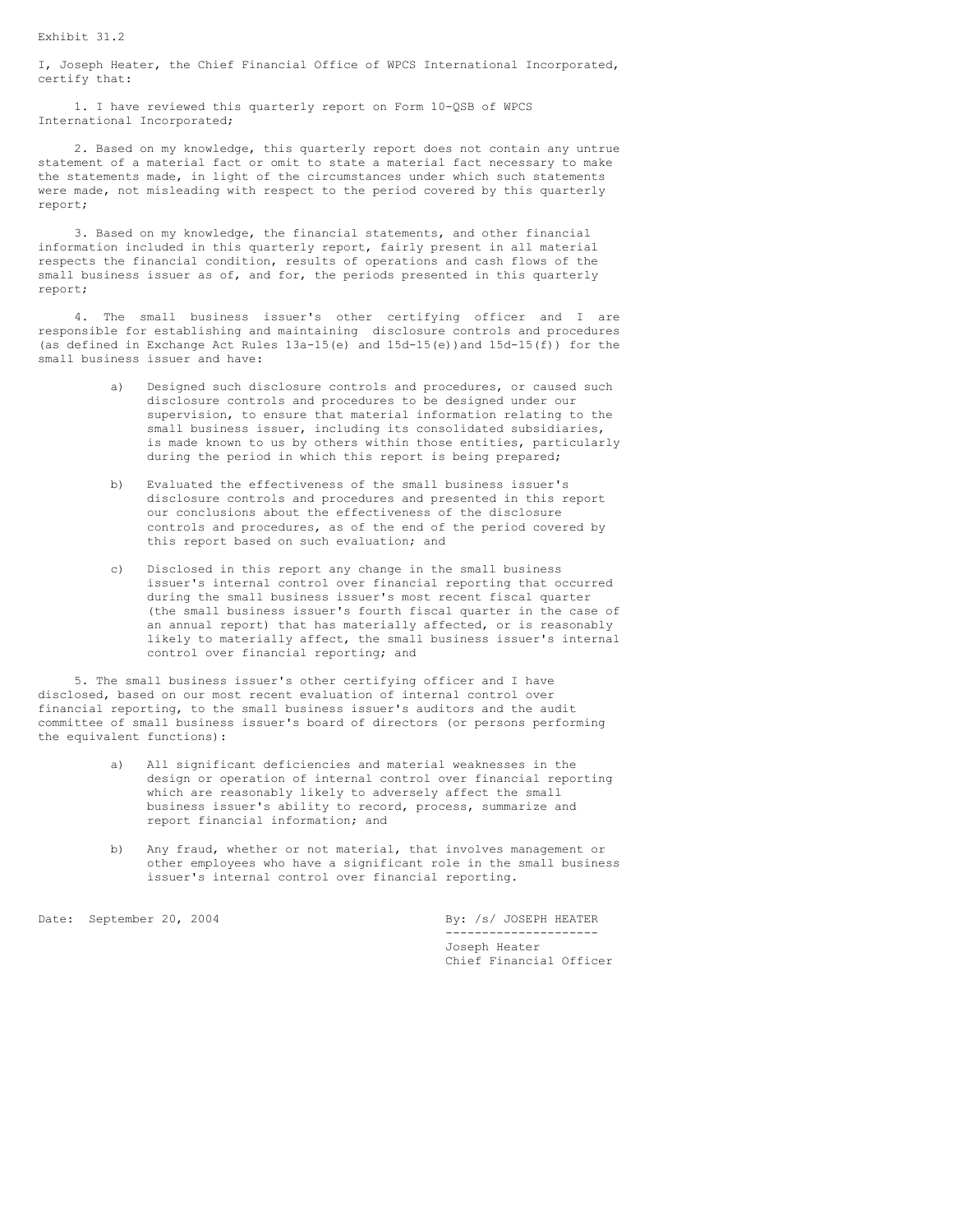# CERTIFICATION PURSUANT TO 18 U.S.C. SECTION 1350, AS ADOPTED PURSUANT TO SECTION 906 OF THE SARBANES-OXLEY ACT OF 2002

In connection with the Quarterly report of WPCS International Incorporated (the "Company") on Form 10-QSB for the period ending July 31, 2004 as filed with the Securities and Exchange Commission on the date hereof (the "Report"), I, Andrew Hidalgo, Chief Executive Officer of the Company, certify, pursuant to 18 U.S.C. section 906 of the Sarbanes-Oxley Act of 2002, that:

- (1) The Report fully complies with the requirements of section 13(a) or 15(d) of the Securities and Exchange Act of 1934; and
- (2) The information contained in the Report fairly presents, in all material respects, the financial condition and result of operations of the Company.

Date: September 20, 2004 By: /s/ ANDREW HIDALGO

----------------------- Andrew Hidalgo Chief Executive Officer